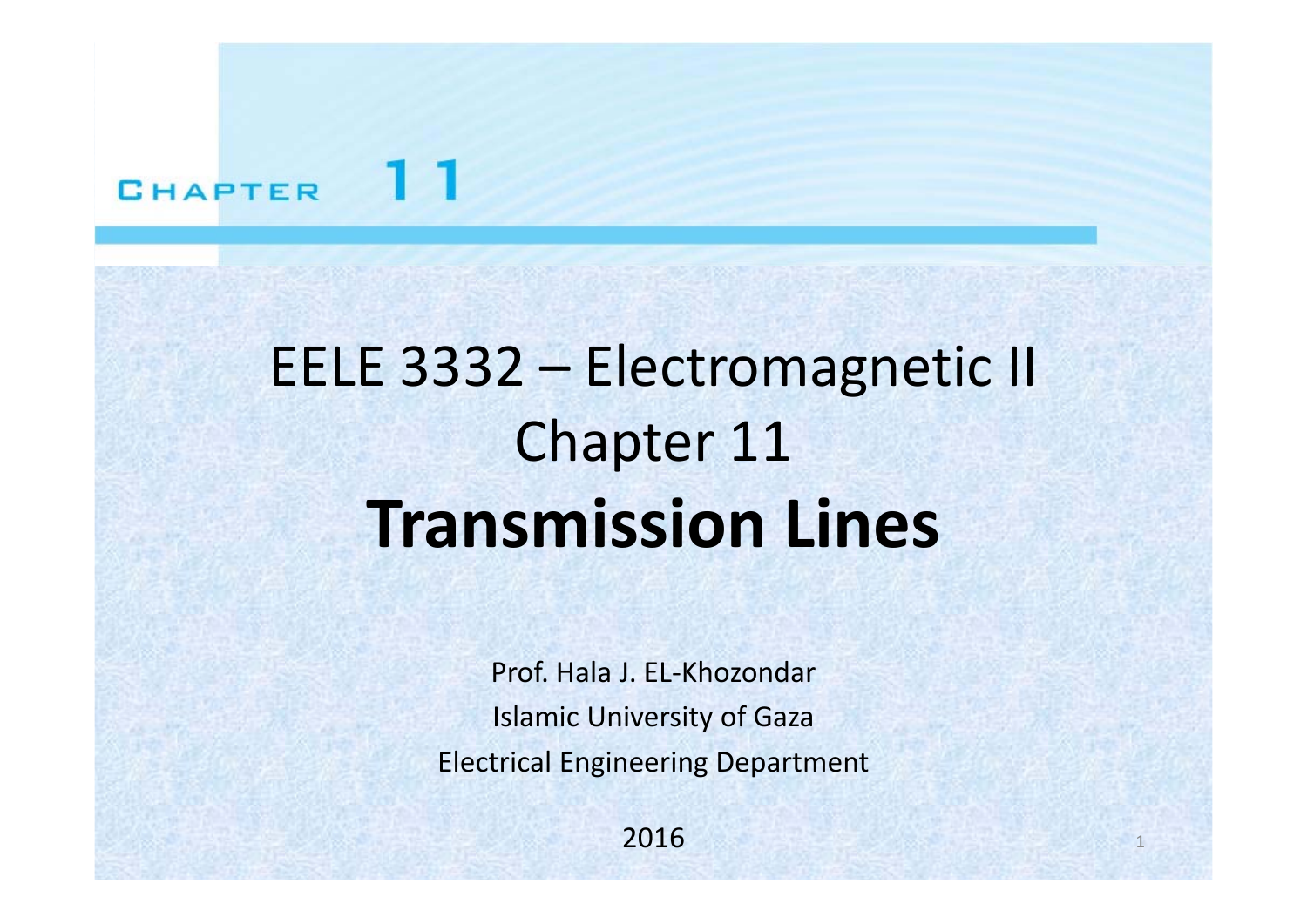# **11.1 Introduction**

Wave propagation in unbounded media is used in radio or TV broadcasting, where the information being transmitted is meant for everyone who may be interested.

Another means of transmitting power or information is by guided structures. Guided structures serve to guide (or direct) the propagation of energy from the source to the load.

Typical examples of such structures are *transmission lines* and *waveguides*.

 $\triangleright$  Waveguides are discussed in the next chapter; transmission lines are considered in this chapter.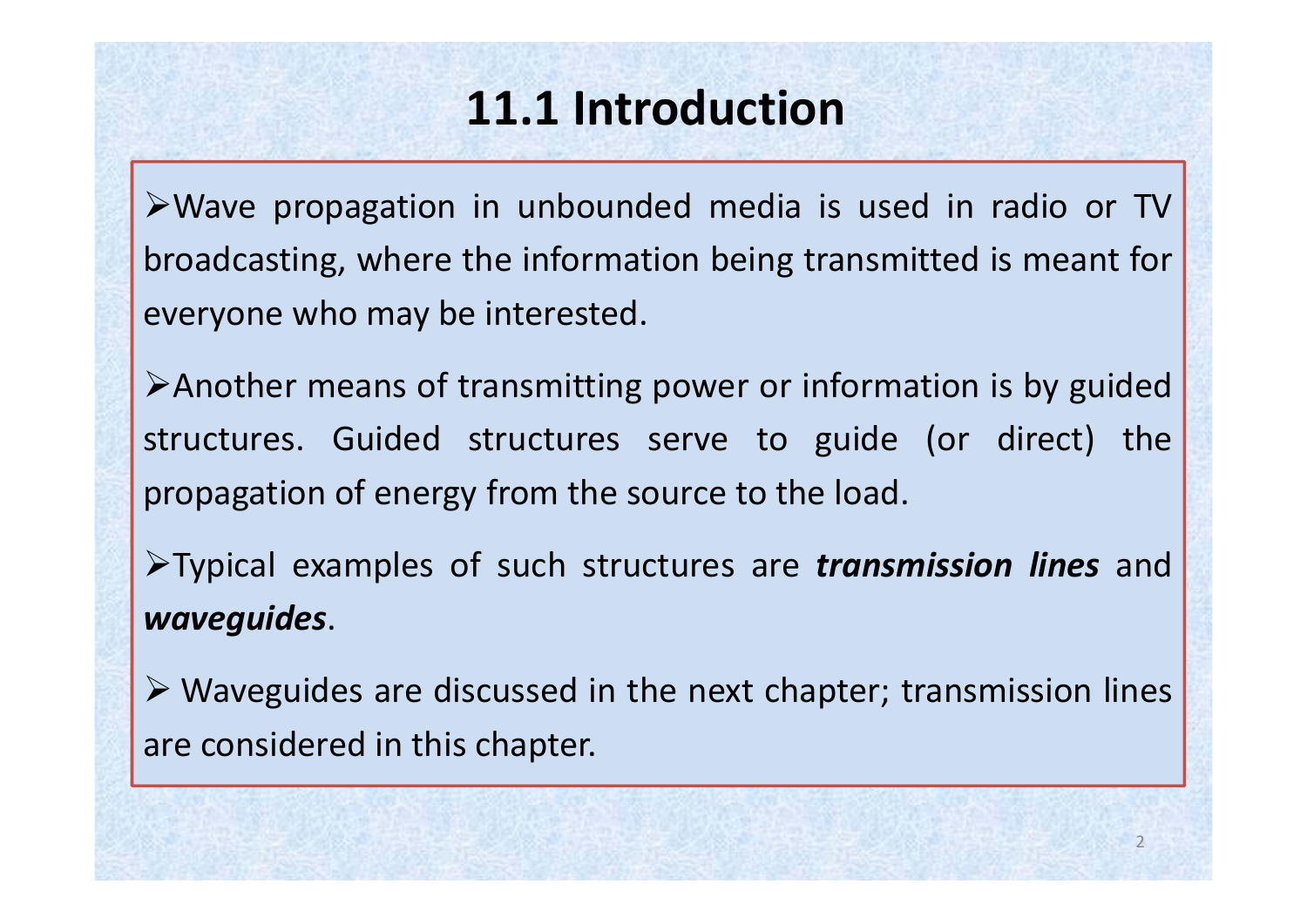#### **Introduction**

Transmission lines are commonly used in power distribution (at low frequencies) and in communications (at high frequencies).

 $\triangleright$  A transmission line basically consists of two or more parallel conductors used to connect a source to a load.

Typical transmission lines include **coaxial cable**, **<sup>a</sup> two‐wire line**, **<sup>a</sup> parallel‐plate line**, and **<sup>a</sup> microstrip line**.

Coaxial cables are used in connecting TV sets to TV antennas. Microstrip lines are particularly important in integrated circuits.

 $\triangleright$ Transmission line problems are usually solved using EM field theory and electric circuit theory, the two major theories on which electrical engineering is based.

3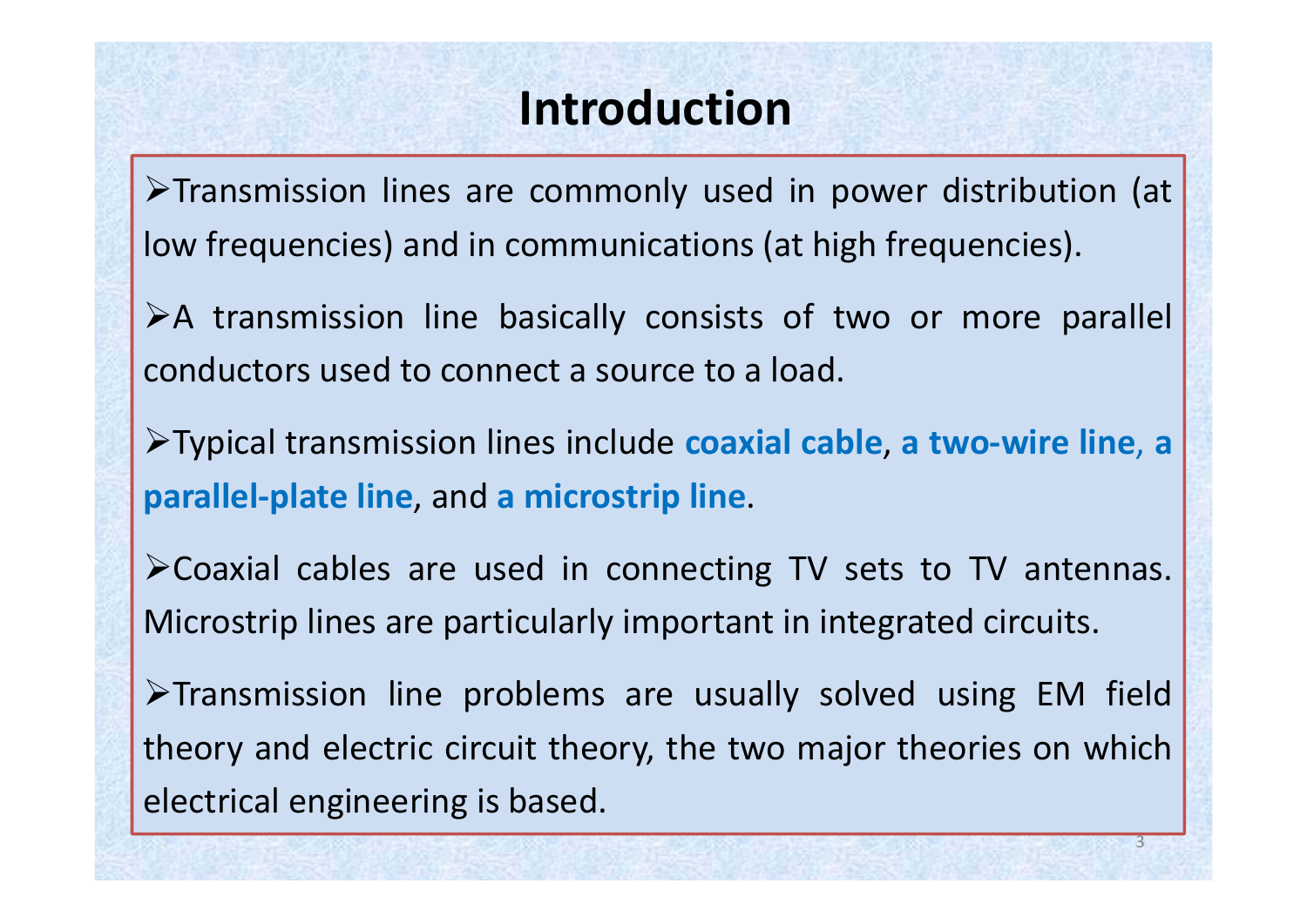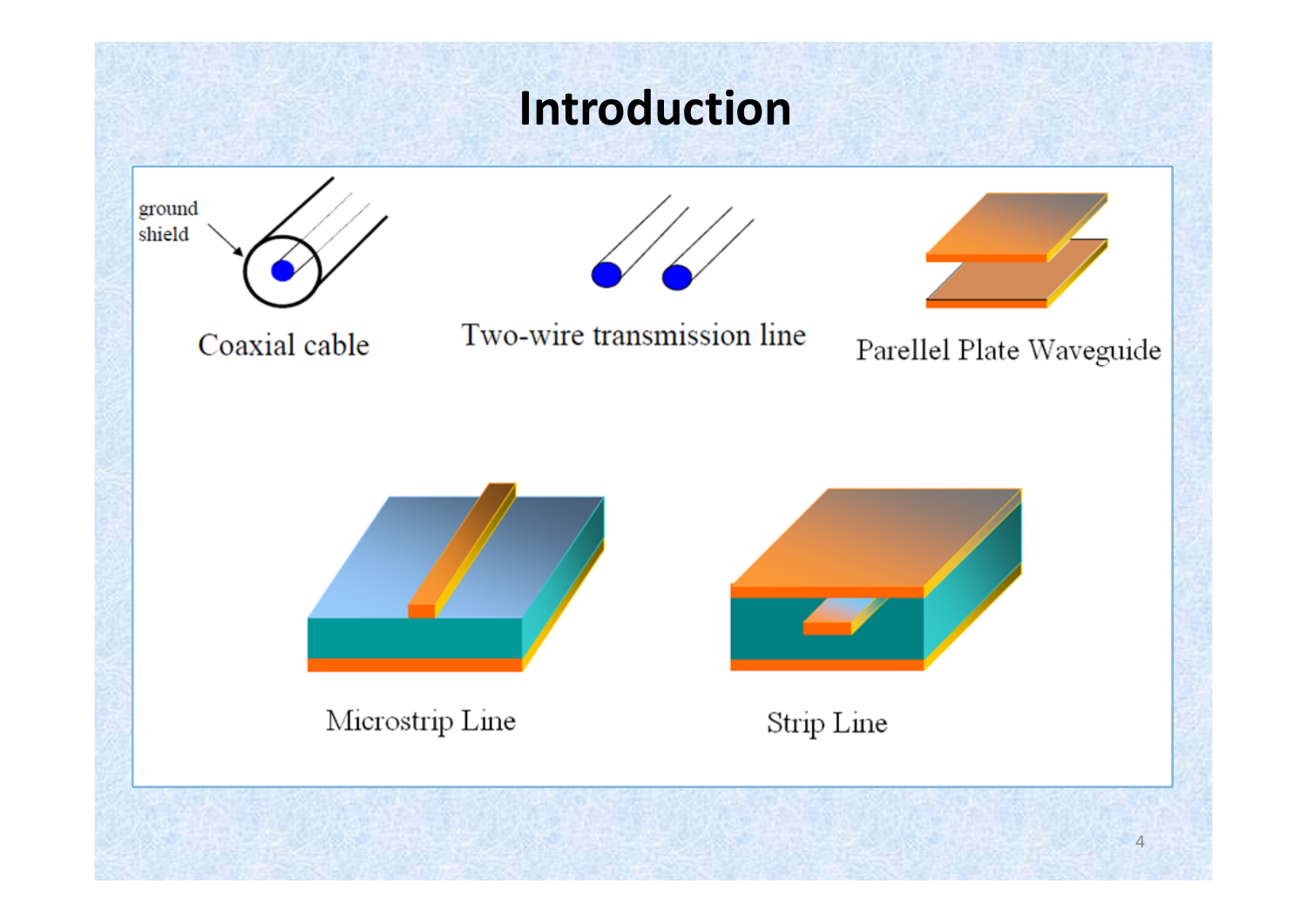### **11.2 Transmission Line Parameters**

Transmission line parameters are:

- *R*: Resistance per unit length. ( Ω/m)
- *L*: Inductance per unit length. (H/m)
- *G*: Conductance per unit length. (S/m)
- *C*: Capacitance per unit length. (F/m)

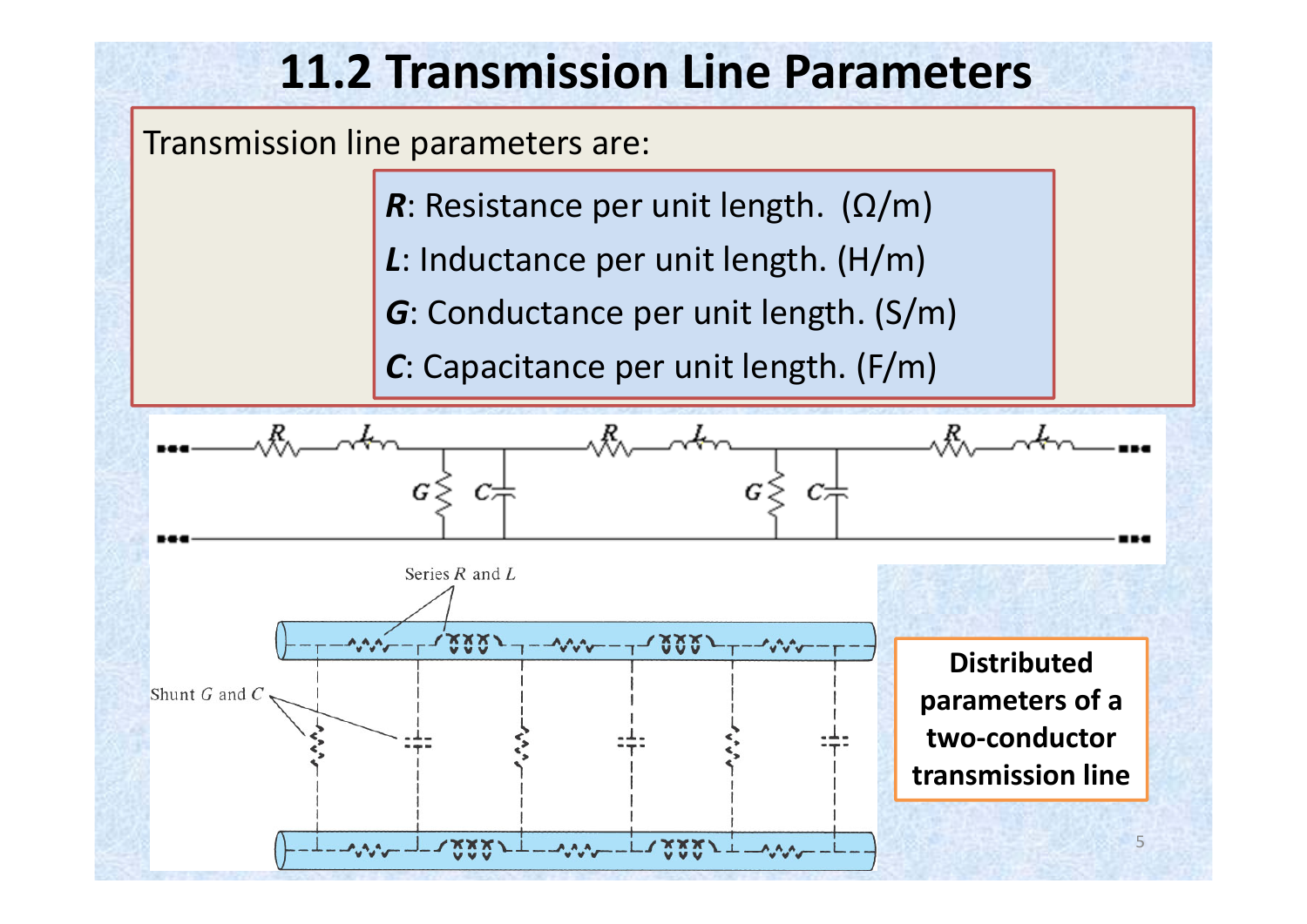#### **Trans Line Parameters**

| <b>Transmission Line</b>                                                                                                                                                                                            | <b>Parameters</b>                                                  | <b>Coaxial line</b><br>2a <sub>1</sub>    | <b>Two-wire line</b><br><b>Paralle Plate</b><br>line |
|---------------------------------------------------------------------------------------------------------------------------------------------------------------------------------------------------------------------|--------------------------------------------------------------------|-------------------------------------------|------------------------------------------------------|
| Parameters                                                                                                                                                                                                          | <b>Coaxial Line</b>                                                | <b>Two-Wire Line</b>                      | Planar Line                                          |
| $R(\Omega/m)$                                                                                                                                                                                                       | $\frac{1}{2\pi\delta\sigma_c}\left[\frac{1}{a}+\frac{1}{b}\right]$ | $\frac{1}{\pi a \delta \sigma_c}$         | $\frac{2}{w\delta\sigma_c}$                          |
| L(H/m)                                                                                                                                                                                                              | $\frac{\mu}{2\pi} \ln \frac{b}{a}$                                 | $\frac{\mu}{\pi} \cosh^{-1} \frac{d}{2a}$ | $\underline{\mu}d$<br>w                              |
| G(S/m)                                                                                                                                                                                                              | $2\pi\sigma$<br>$\ln \frac{b}{a}$                                  | πσ<br>$\cosh^{-1}\frac{d}{2a}$            | $rac{\sigma w}{d}$                                   |
| C(F/m)                                                                                                                                                                                                              | $2\pi\varepsilon$<br>$\ln \frac{b}{a}$<br>a                        | πε<br>$\cosh^{-1} \frac{d}{2a}$           | $\frac{\varepsilon w}{d}$<br>$(w \gg d)$             |
| $\frac{1}{\sqrt{\pi f \mu_c \sigma_c}}$ = skin depth of the conductor; $\cosh^{-1} \frac{d}{2a} \approx \ln \frac{d}{a} i \int \left[ \frac{d}{2a} \right]^2 \gg 1$ .<br>$*\delta =$<br>$\pi f \mu_c \sigma_c$<br>6 |                                                                    |                                           |                                                      |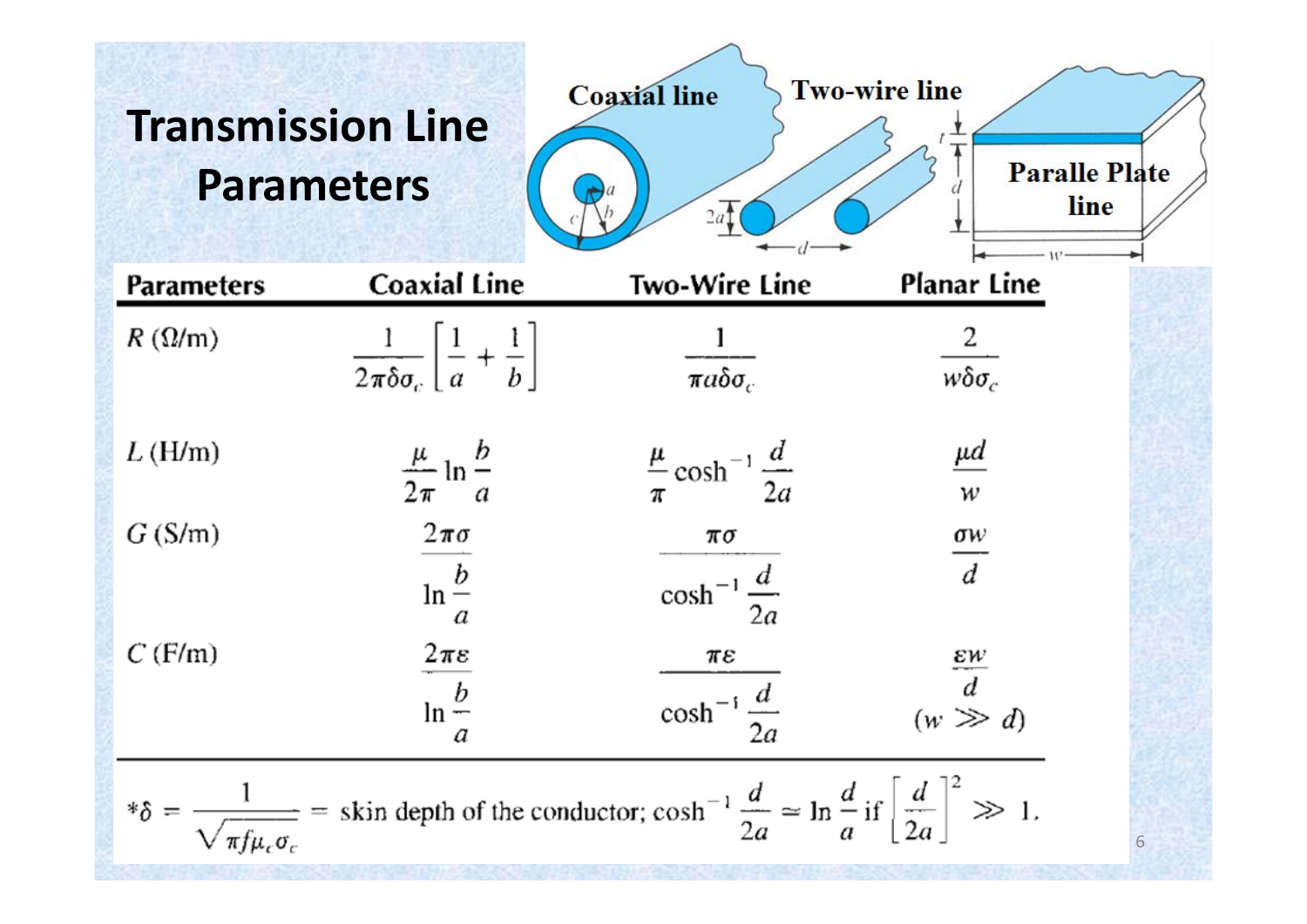#### **Transmission Line Parameters**

 $\triangleright$  The line parameters **R, L, G**, and C are uniformly distributed along the entire length of the line.

For each line, the conductors are characterized by  $\sigma_{c, \mu_{c}, \varepsilon_{c}, \varepsilon_{c}} = \varepsilon_{0}$ and the homogeneous dielectric separating the conductors is characterized by <sup>σ</sup>,µ,ε.

 $\triangleright$  **G**  $\neq$  **1/R**; **R** is the ac resistance per unit length of the conductors comprising the line and  $\boldsymbol{G}$  is the conductance per unit length due to the dielectric medium separating the conductors.

**For each line:** 

$$
LC = \mu \varepsilon \quad \text{and} \quad \frac{G}{C} = \frac{\sigma}{\varepsilon}
$$

7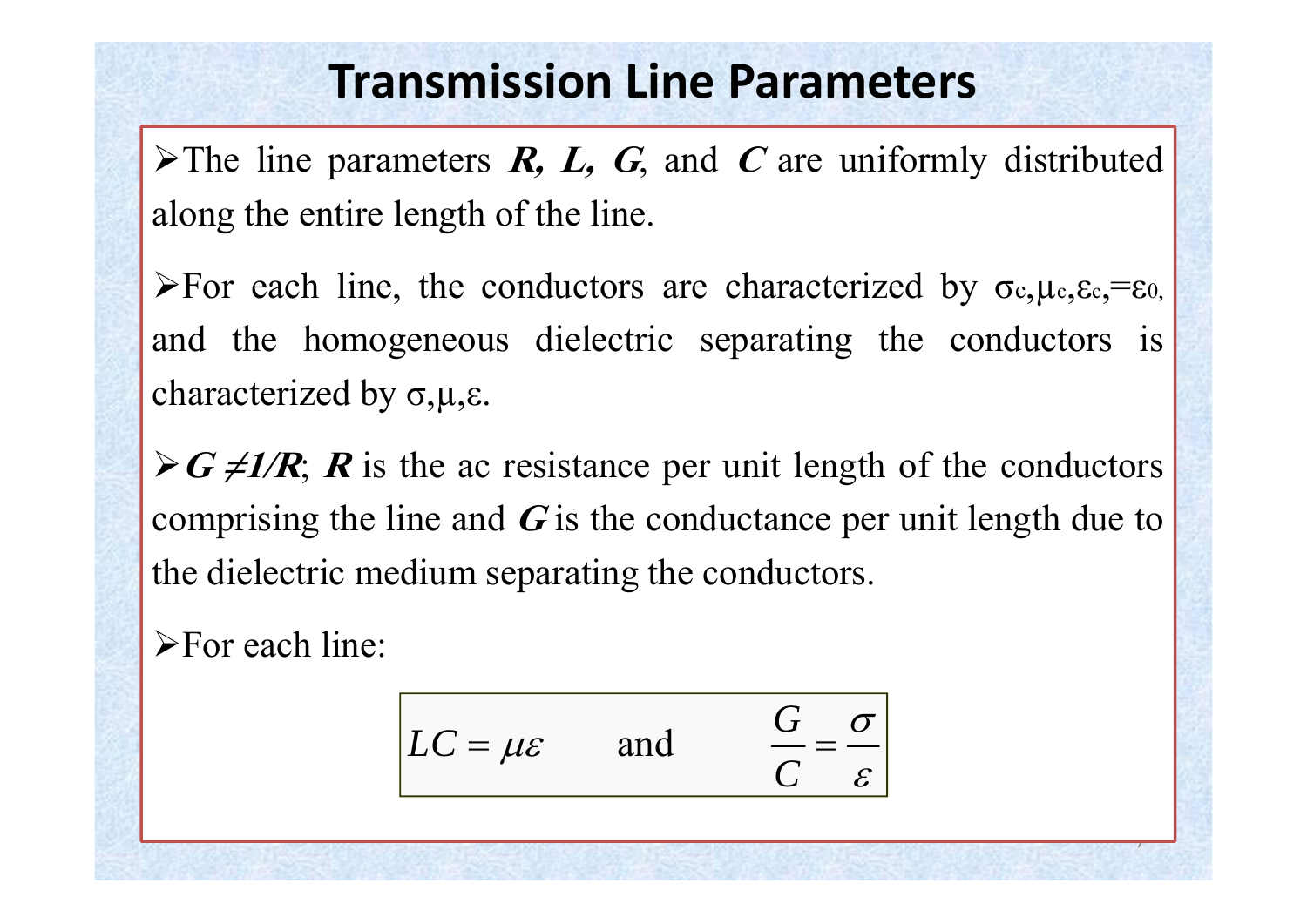# **Fields inside transmission line**

- •Transmission lines transmit TEM waves.
- $V$  proportional to  $E$ ,
- $\bullet I$  proportional to  $H$



**Cross section** 

In a coaxial line, the electric field lines are in the radial direction between the inner and outer conductors, and the magnetic field forms circles around the inner conductor.  $\overline{8}$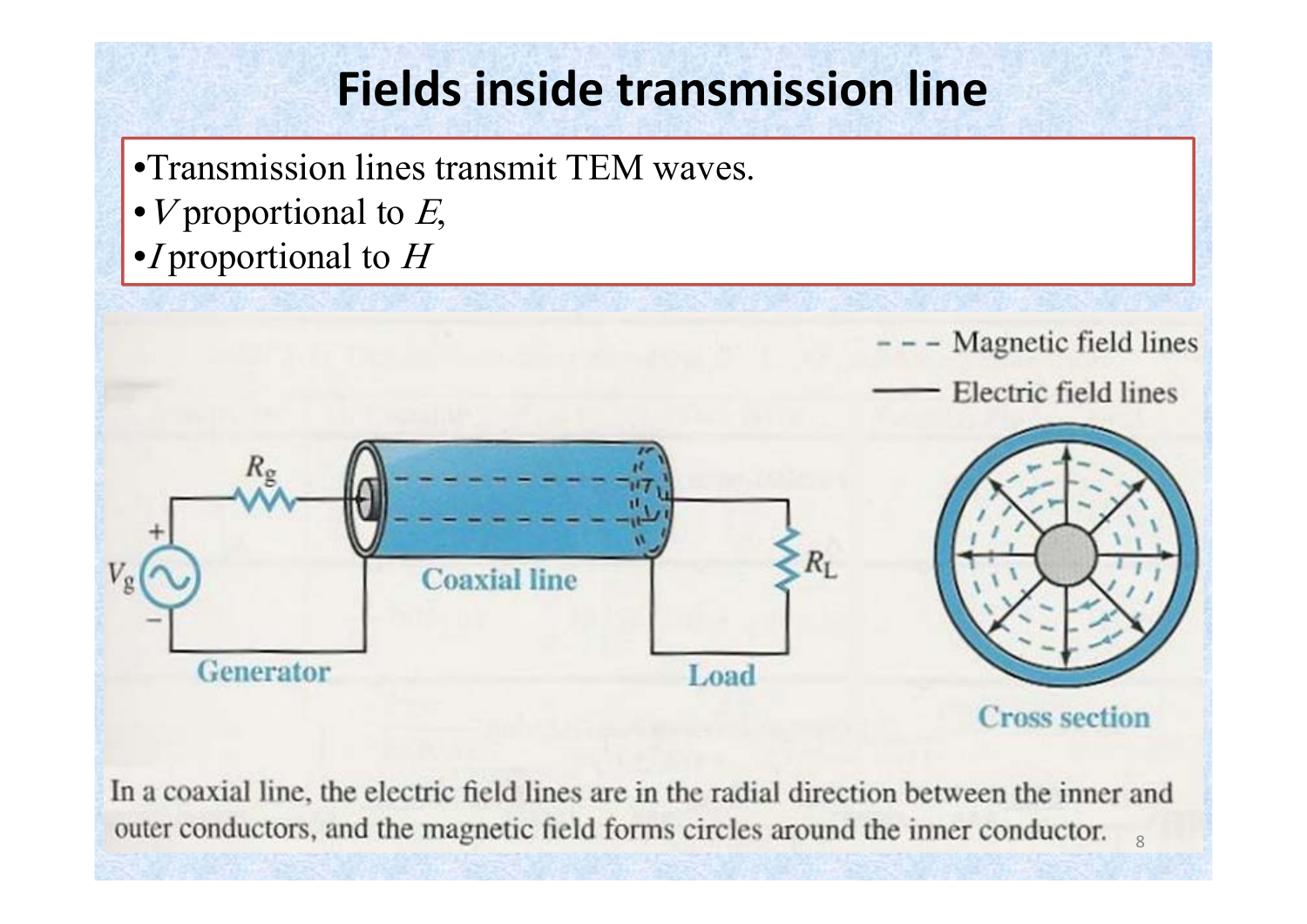Two‐conductor transmission lines support <sup>a</sup> **TEM** wave; <sup>E</sup> and <sup>H</sup> are perpendicular to each other and transverse to the direction of propagation.

 $\triangleright$  E and H are related to V and I:

$$
V = -\int E.dl, \qquad I = \int H.dl
$$

Using *<sup>V</sup>* and *<sup>I</sup>* in solving the transmission line problem is simpler than solving *E* and *H* (requires Maxwell's equations).

Examine an incremental portion of length Δ<sup>z</sup> of <sup>a</sup> two‐conductor transmission line.

9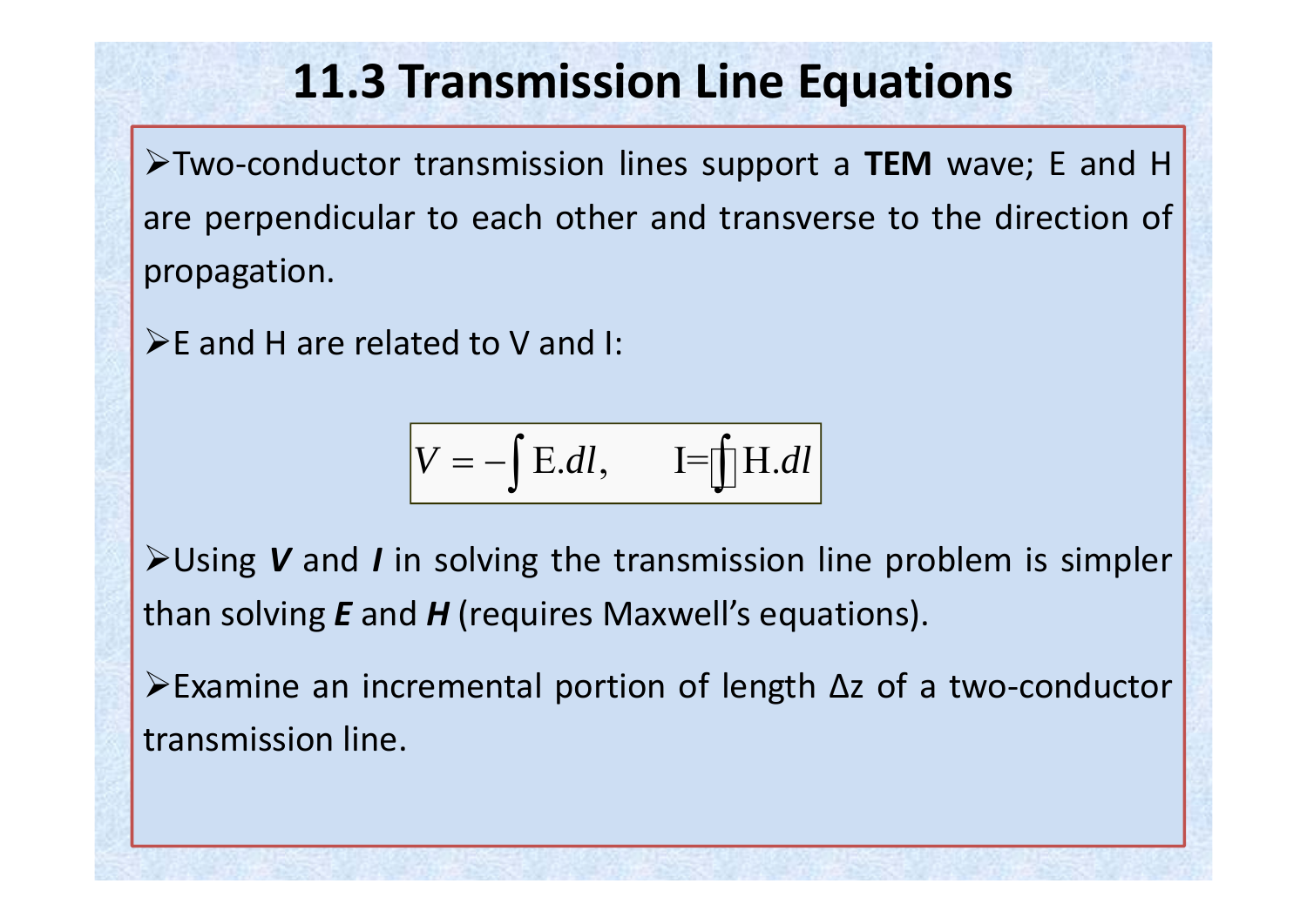#### **Transmission Line Representation**



Regardless of its actual shape, a TEM transmission line is represented by the parallel-wire configuration shown in (a). To analyze the voltage and current relations, the line is subdivided into small differential sections (b), each of which is then represented by an equivalent circuit (c). 10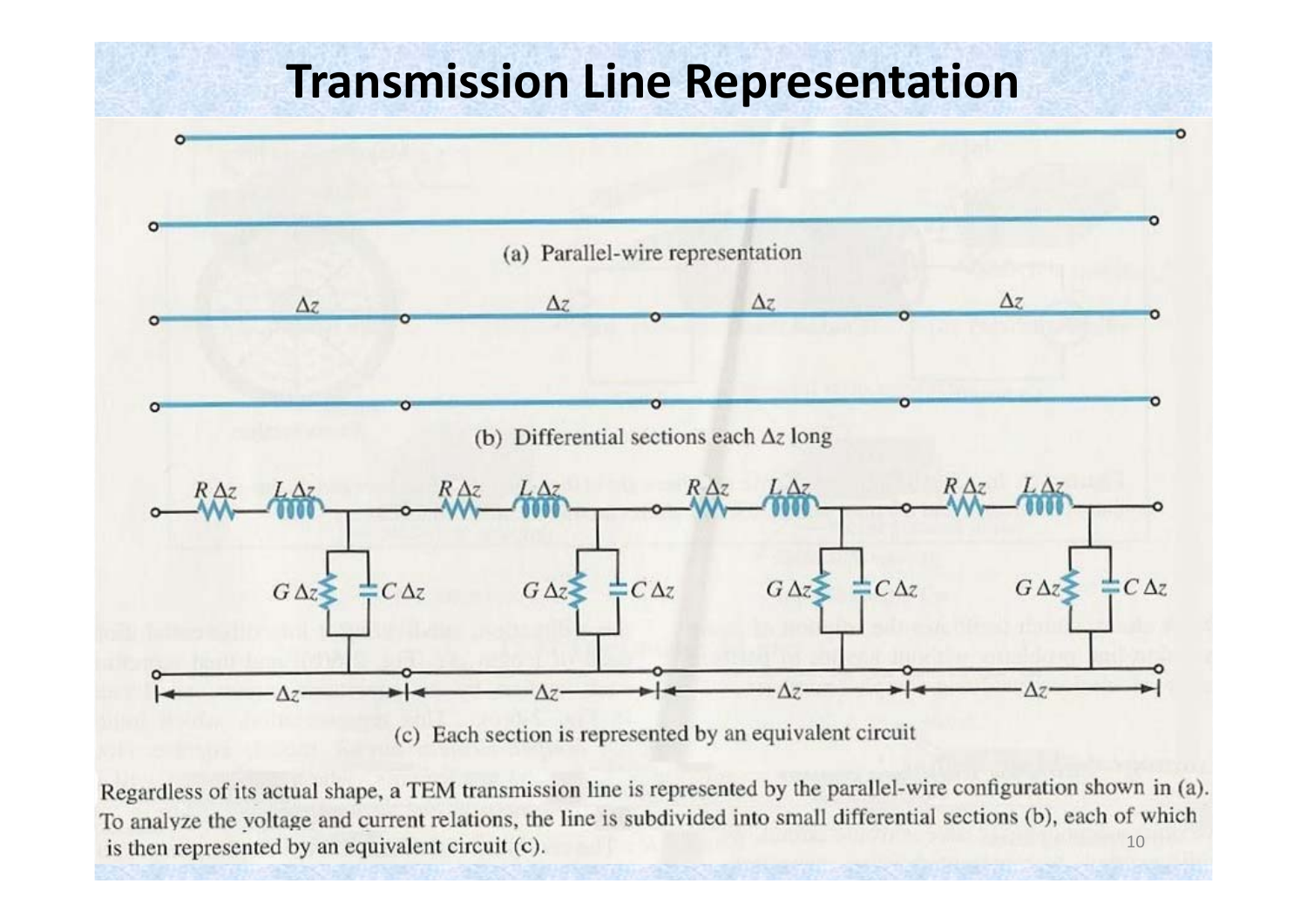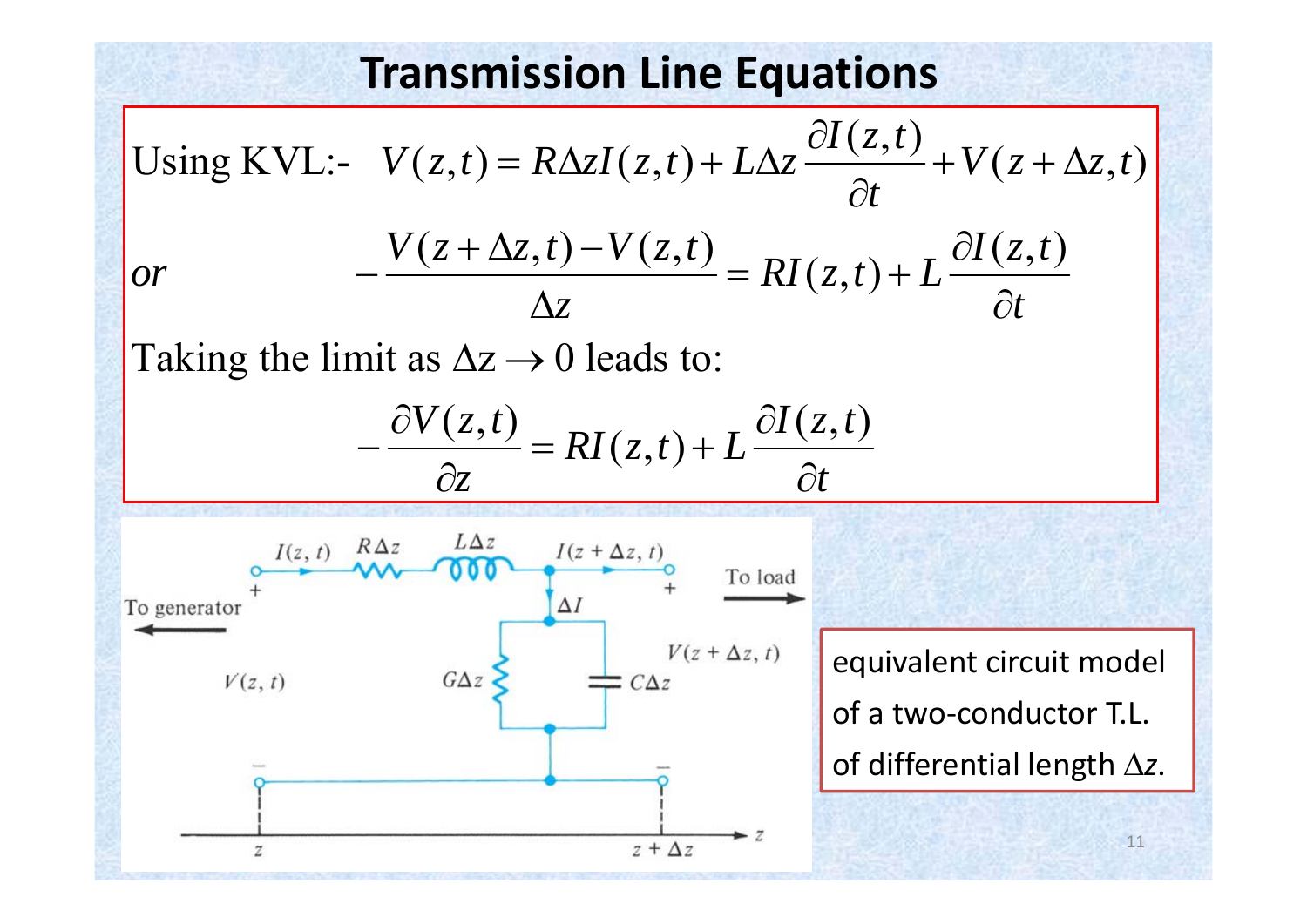Using KCL:- 
$$
I(z,t) = I(z + \Delta z, t) + \Delta I
$$
  
\n
$$
I(z,t)=I(z + \Delta z, t) + G\Delta z V(z + \Delta z, t) + C\Delta z \frac{\partial V(z + \Delta z, t)}{\partial t}
$$
\nor\n
$$
-\frac{I(z + \Delta z, t) - I(z, t)}{\Delta z} = GV(z + \Delta z, t) + C \frac{\partial V(z + \Delta z, t)}{\partial t}
$$
\nTaking the limit as  $\Delta z \rightarrow 0$  leads to:\n
$$
-\frac{\partial I(z, t)}{\partial z} = GV(z, t) + C \frac{\partial V(z, t)}{\partial t}
$$
\n
$$
T_{0 \text{ generator}} + \frac{I(z, t) - R\Delta z}{\Delta t} = \frac{L\Delta z}{\Delta t}
$$
\n
$$
T_{0 \text{ generator}} + \frac{I(z + \Delta z, t)}{\Delta t} = \frac{T_{0 \text{ load}}}{\Delta t}
$$
\n
$$
T_{0 \text{ factor}} + \frac{T_{0 \text{ load}}}{\Delta t} = \frac{T_{0 \text{ load}}}{\Delta t}
$$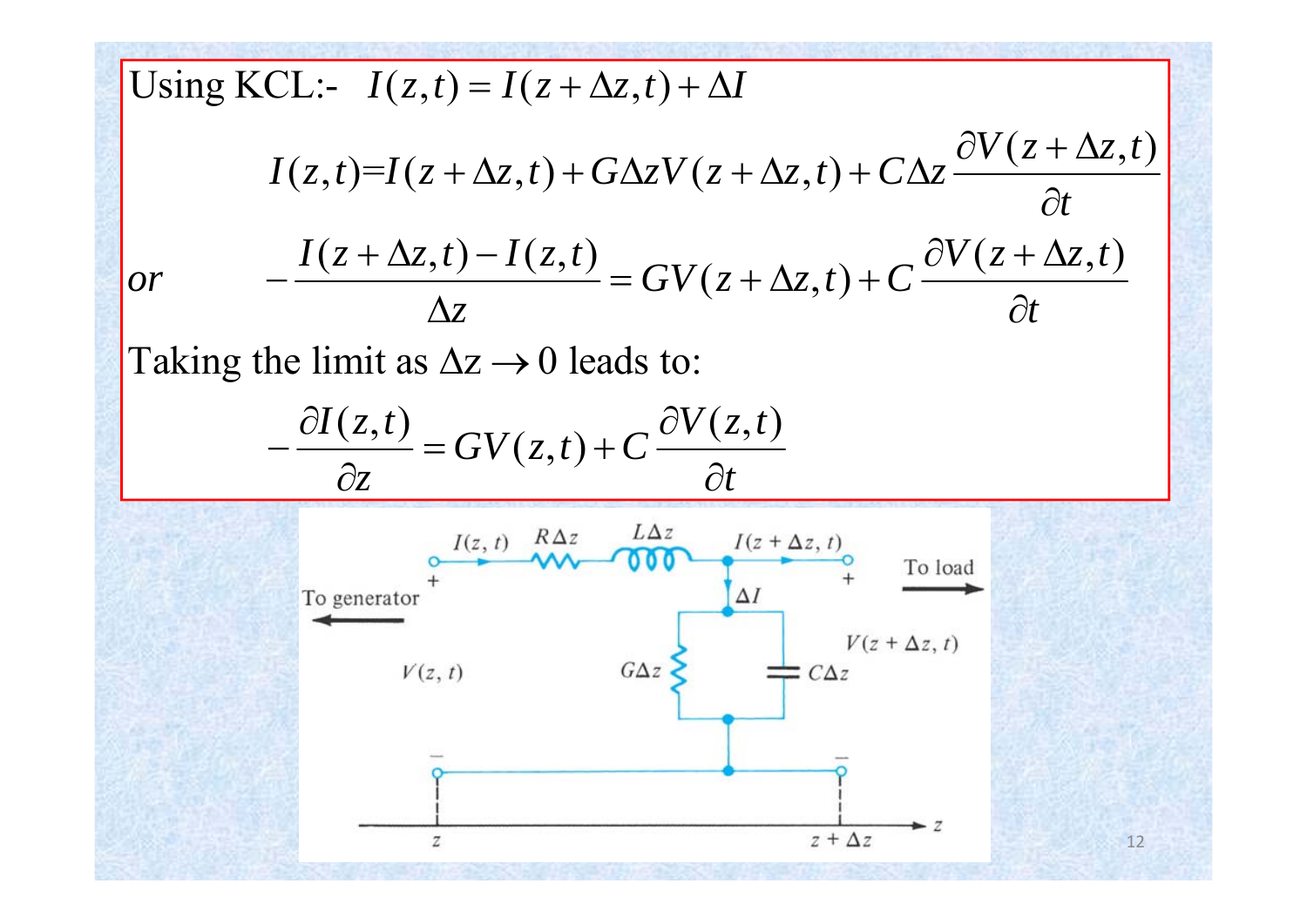The time domain form of the transmission line equations:

$$
\frac{\partial V(z,t)}{\partial z} = RI(z,t) + L \frac{\partial I(z,t)}{\partial t}
$$

$$
\frac{\partial I(z,t)}{\partial z} = GV(z,t) + C \frac{\partial V(z,t)}{\partial t}
$$

If we assume harmonic time dependence so that:

$$
V(z,t)=Re[V_s(z)e^{j\omega t}]
$$
  
\n
$$
I(z,t)=Re[I_s(z)e^{j\omega t}]
$$
  
\nwhere V and I are the phasor forms of  $V(z,t)$  and

where  $V_s$  and  $I_s$  are the phasor forms of  $V(z,t)$  and  $I(z,t)$ ,

$$
\begin{aligned}\n\frac{dV_s}{dz} &= (R + j\omega L)I_s \\
-\frac{dI_s}{dz} &= (G + j\omega C)V_s\n\end{aligned}
$$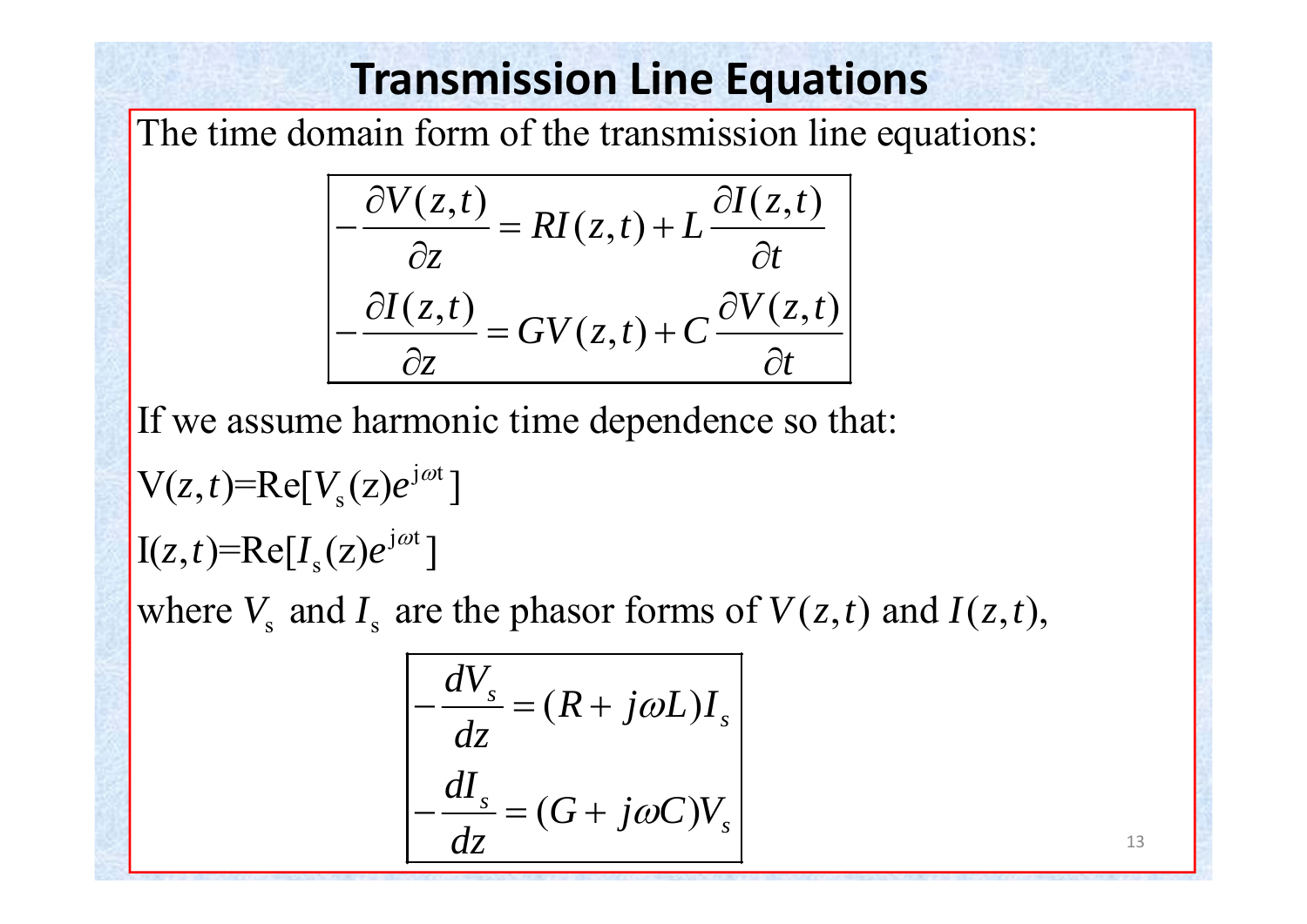$$
\frac{dV_s}{dz} = (R + j\omega L)I_s \qquad , \qquad \frac{dI_s}{dz} = (G + j\omega C)V_s
$$

To solve the previous equations, take second derivative of  $V<sub>s</sub>$  gives

$$
\frac{d^2V_s}{dz^2} = (R + j\omega L)(G + j\omega C)V_s
$$

Now take second derivative of I<sub>s</sub> gives

$$
\frac{d^2I_s}{dz^2} = (G + j\omega C)(R + j\omega L)I_s
$$

*Hence*, the **wave equations** for voltage and current become

$$
\frac{d^2V_s}{dz^2} - \gamma^2 V_s = 0
$$
\n
$$
\frac{d^2I_s}{dz^2} - \gamma^2 I_s = 0
$$

$$
\begin{vmatrix} dz^2 & \cdots & \cdots \\ d^2I & \cdots & \cdots \end{vmatrix}
$$
, where  $\gamma = \alpha + j\beta = \sqrt{(R + j\omega L)(G + j\omega C)}$ 

14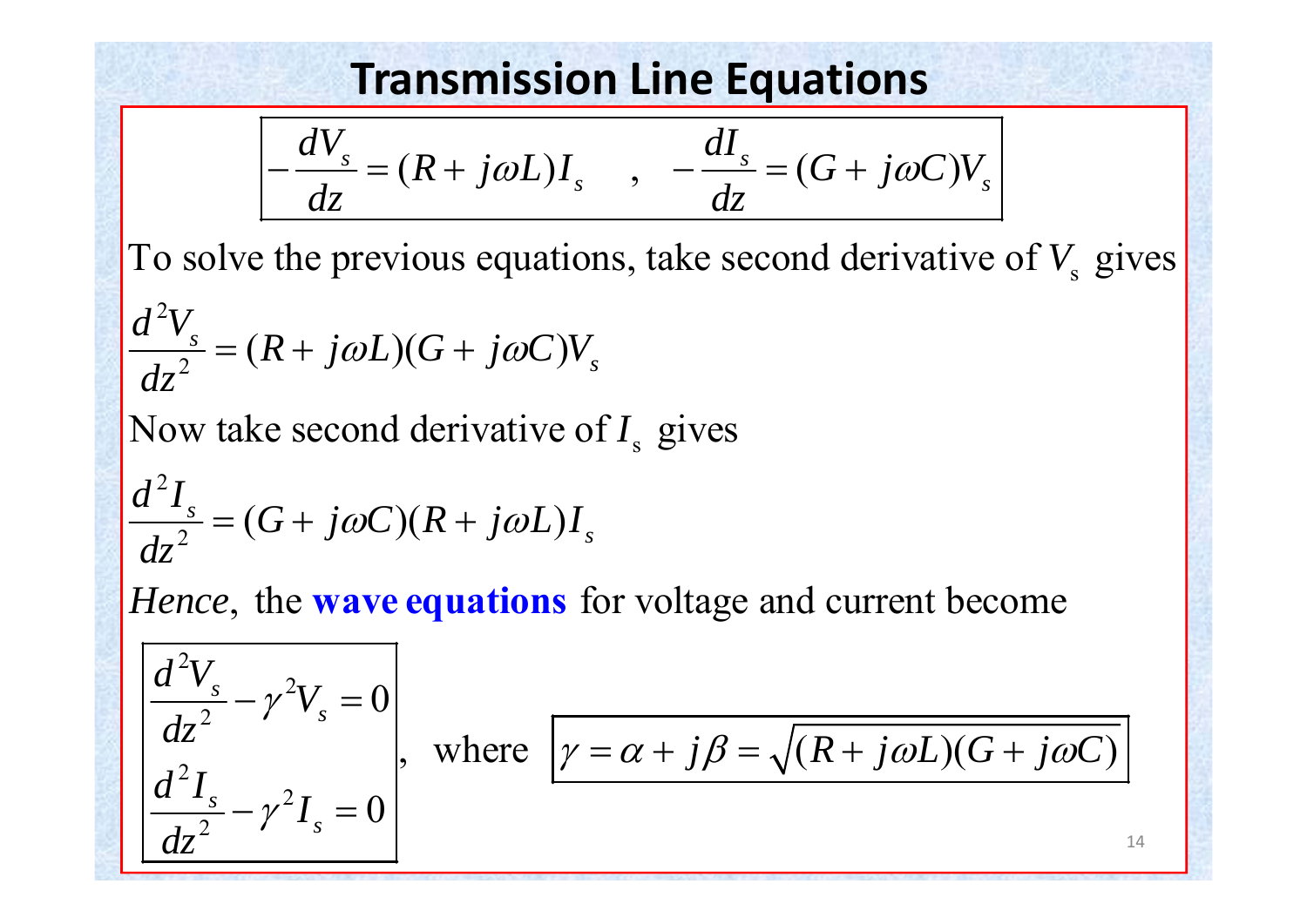$$
\gamma = \alpha + j\beta = \sqrt{(R + j\omega L)(G + j\omega C)}
$$

 $\gamma$ : is the propagation constant  $\alpha$ : attenuation constant (Np/m or dB/m)  $\beta$ : phase constant (rad/m)

wavelength is: 
$$
\left[\lambda = \frac{2\pi}{\beta}\right]
$$
, wave velocity is:  $\left[u = \frac{\omega}{\beta} = f\lambda\right]$ 

The soluti ons to the wave equations are:

$$
\left|V_s = V_0^+ e^{-\gamma z} + V_0^- e^{\gamma z} \right|, \quad I_s = I_0^+ e^{-\gamma z} + I_0^- e^{\gamma z}
$$
  
 
$$
\longrightarrow +Z -Z \longleftarrow +Z -Z \longleftarrow
$$

where  $V_0^+, V_0^-, I_0^+, I_0^-$  are wave amplitudes.  $+$  *sign*  $\rightarrow$  wave traveling along  $+z$  direction.  $-$  sign  $\rightarrow$  wave traveling along -z direction.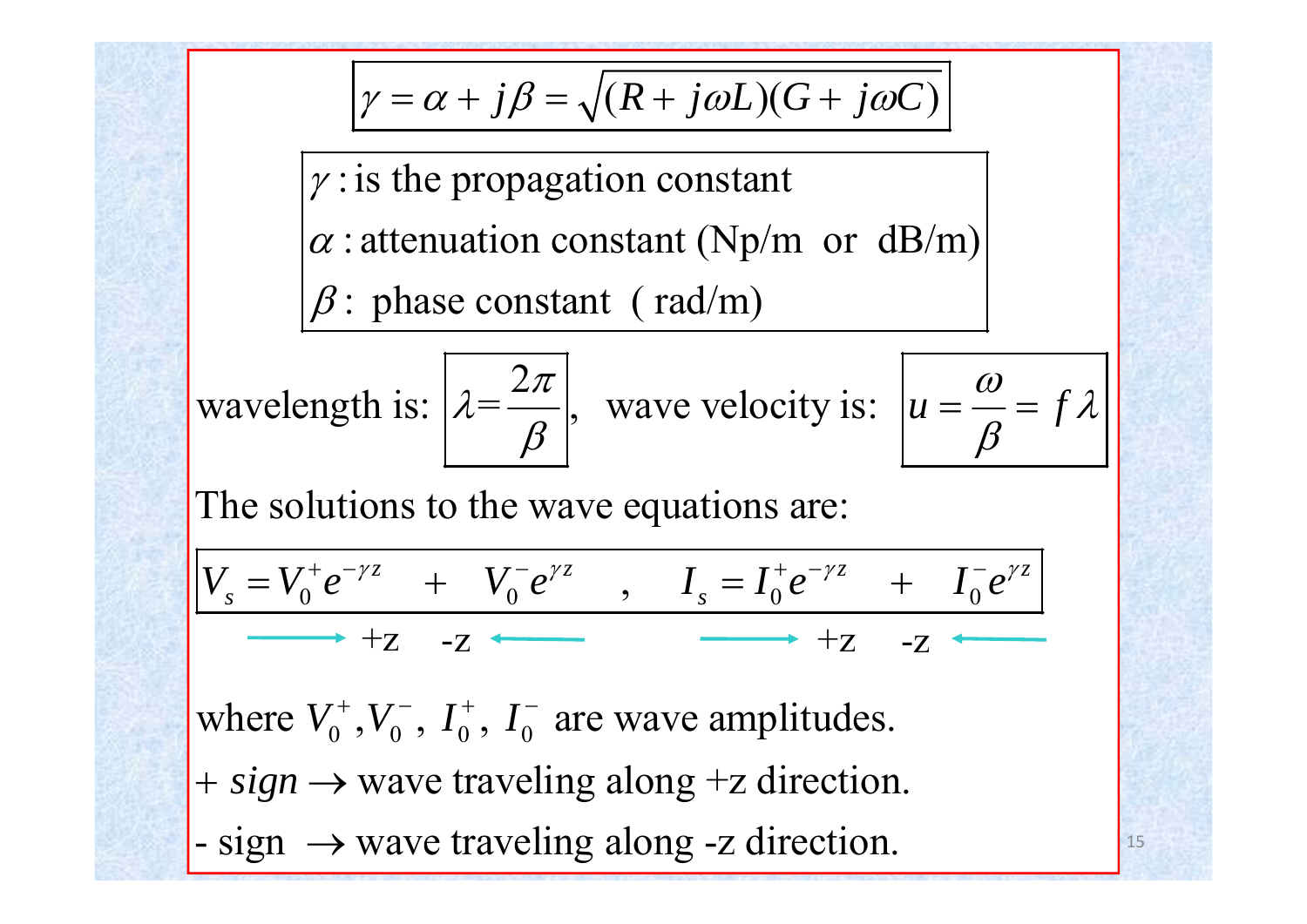$$
V_s = V_0^+ e^{-\gamma z} + V_0^- e^{\gamma z}
$$
  

$$
I_s = I_0^+ e^{-\gamma z} + I_0^- e^{\gamma z}
$$

In time domain:

$$
V(z,t) = \text{Re}[V_s(z)e^{j\omega t}]
$$
  
 
$$
V(z,t) = V_0^+e^{-\alpha z}\cos(\omega t - \beta z) + V_0^-e^{+\alpha z}\cos(\omega t + \beta z)
$$

Similarly for current:

$$
I(z,t) = I_0^+ e^{-\alpha z} \cos(\omega t - \beta z) + I_0^- e^{\alpha z} \cos(\omega t + \beta z)
$$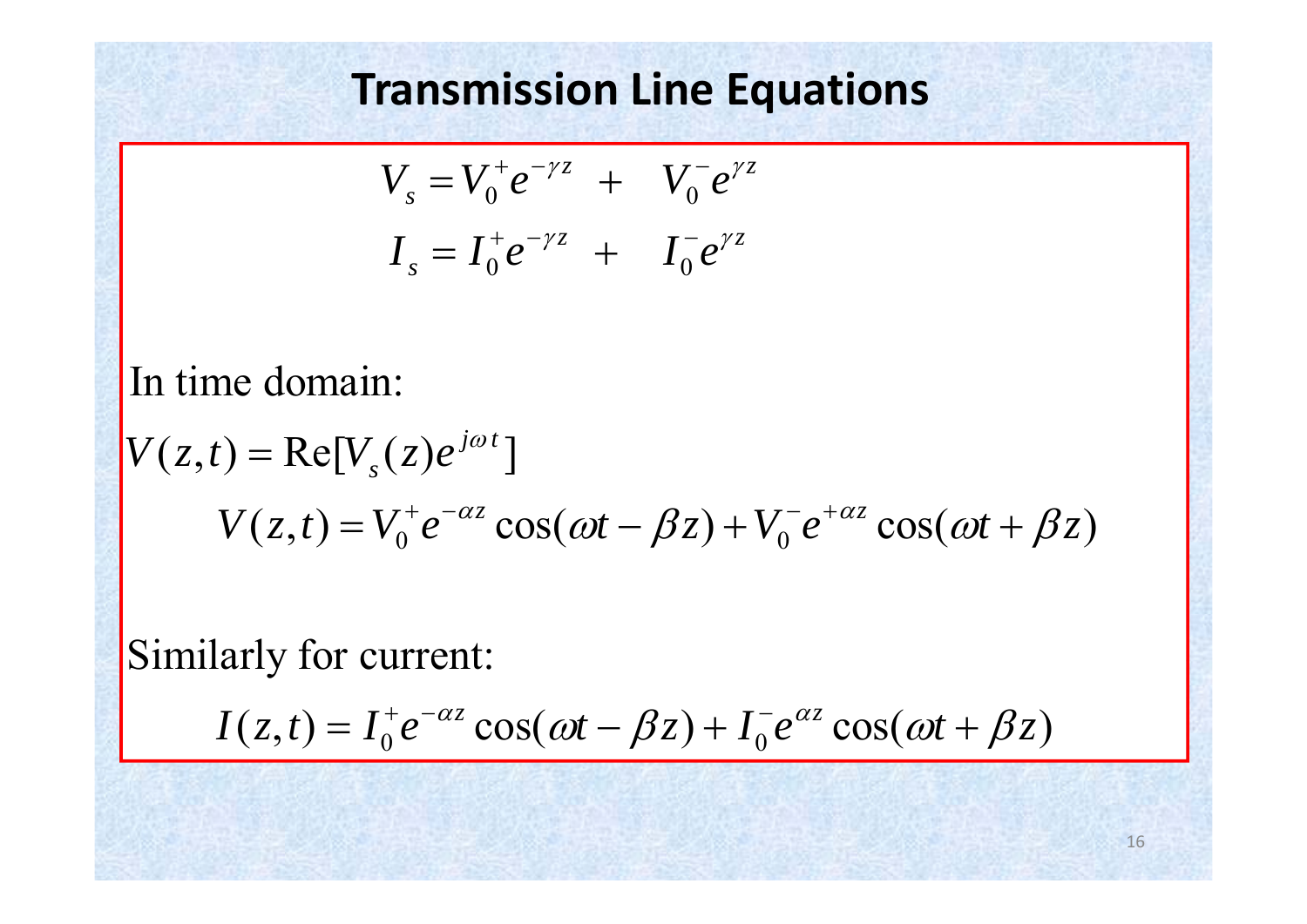#### **Characteristic Impedance, Z0**

**The Characteristic Impedance Z0** of the line is the ratio of the positively travelling voltage wave to the current wave at any point on the line.

$$
V(z) = V_0^+ e^{-\gamma z}, \quad I(z) = I_0^+ e^{-\gamma z}
$$
  
\nsince 
$$
-\frac{dV(z)}{dz} = (R + j\omega L)I(z),
$$

$$
\rightarrow -(-\gamma V_0^+ e^{-\gamma z}) = (R + j\omega L)I_0^+ e^{-\gamma z}
$$

$$
Z_o = \frac{V_0^+}{I_0^+} = \frac{R + j\omega L}{\gamma} = \sqrt{\frac{R + j\omega L}{G + j\omega C}} = R_o + jX_o = -\frac{V_0^-}{I_0^-}
$$

$$
Z_o = \sqrt{\frac{R + j\omega L}{G + j\omega C}} = R_o + jX_o,
$$
 Characteristic 
$$
Y_0 = \frac{1}{Z_0}
$$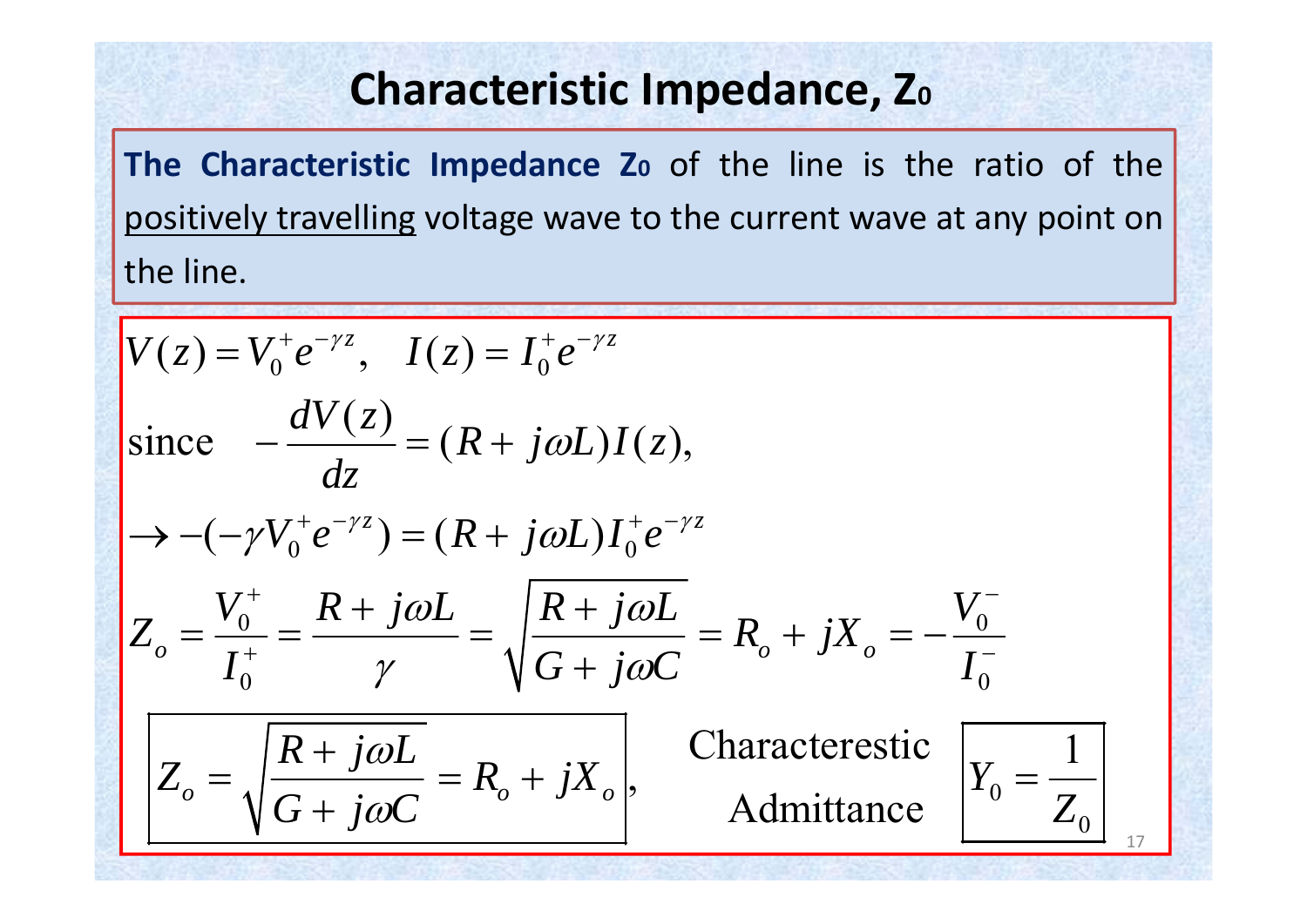# **Lossless Line (R=G=0)**

 $\int$ **lossless** ( $\sigma \approx 0$ ) A transmission line is said to be **lossless** if the conductors of the line are perfect  $(\sigma_{c} \approx \infty)$  and the dielectric medium separating them is

Since 
$$
\gamma = \alpha + j \beta = \sqrt{(R + j \omega L)(G + j \omega C)}
$$
  
\n
$$
\rightarrow \alpha = 0, \quad \gamma = j \beta, \quad \beta = \omega \sqrt{LC}
$$
\n
$$
u = \frac{\omega}{\beta} = \frac{1}{\sqrt{LC}} = f \lambda, \qquad \lambda = \frac{2\pi}{\beta}
$$
\n
$$
Z_o = \sqrt{\frac{R + j \omega L}{G + j \omega C}} = R_o + jX_o
$$
\n
$$
X = 0, \qquad Z = R = \boxed{L}
$$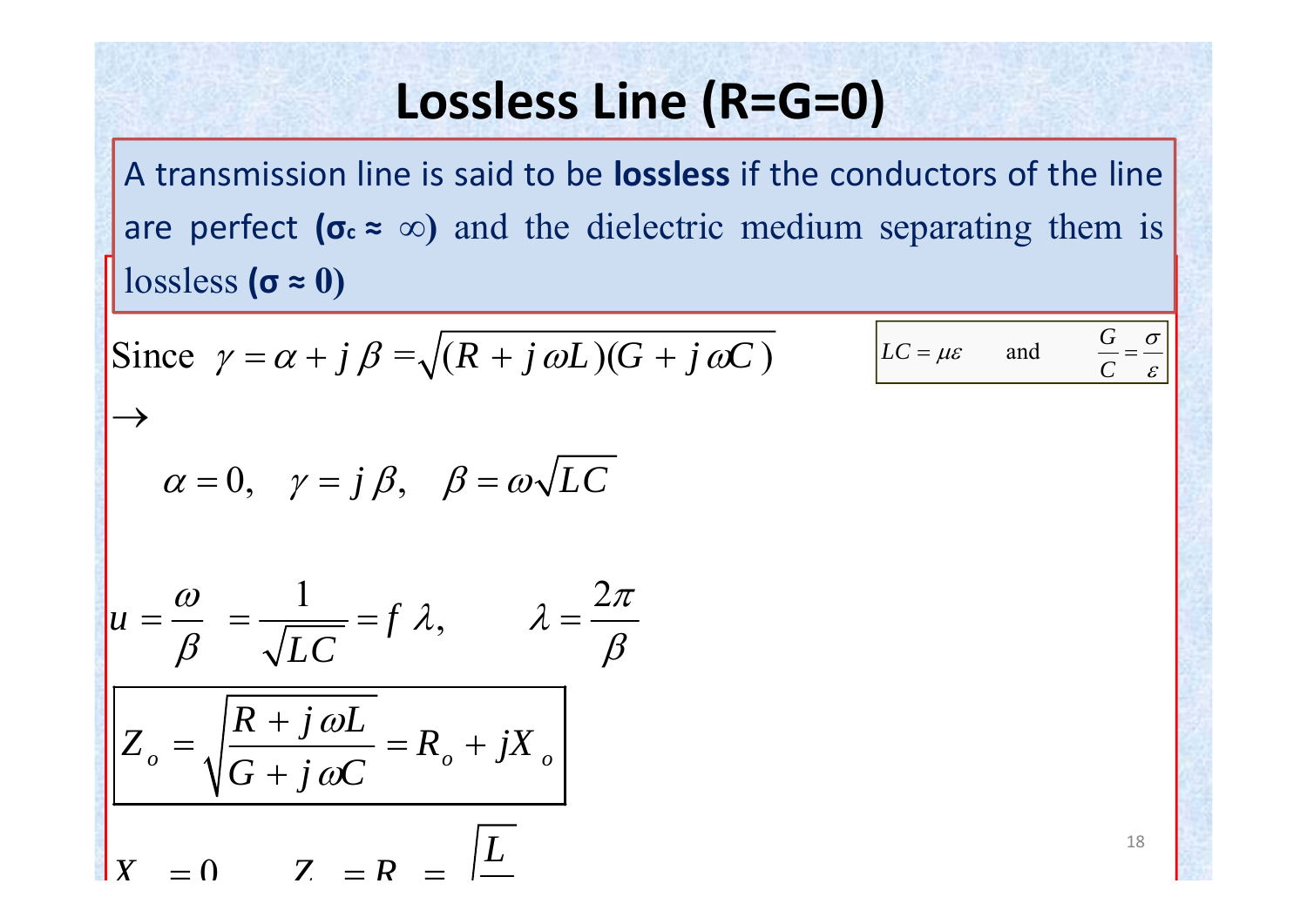# **Distortionless Line**

Any signal that carries significant information must has some non-zero bandwidth. In other words, the signal energy (as well as the information it carries) is spread across many frequencies.

 $\triangleright$ If the different frequencies that comprise a signal travel at different velocities, that signal will arrive at the end of <sup>a</sup> transmission line **distorted**. We call this phenomenon signal **dispersion**.

Recall for lossless lines, however, the phase velocity is independent of frequency—no dispersion will occur!  $u = 1/\sqrt{LC}$  $\triangleright$  Of course, a perfectly lossless line is impossible, but we find phase velocity is approximately constant if the line is low-loss.

 $\overline{ }$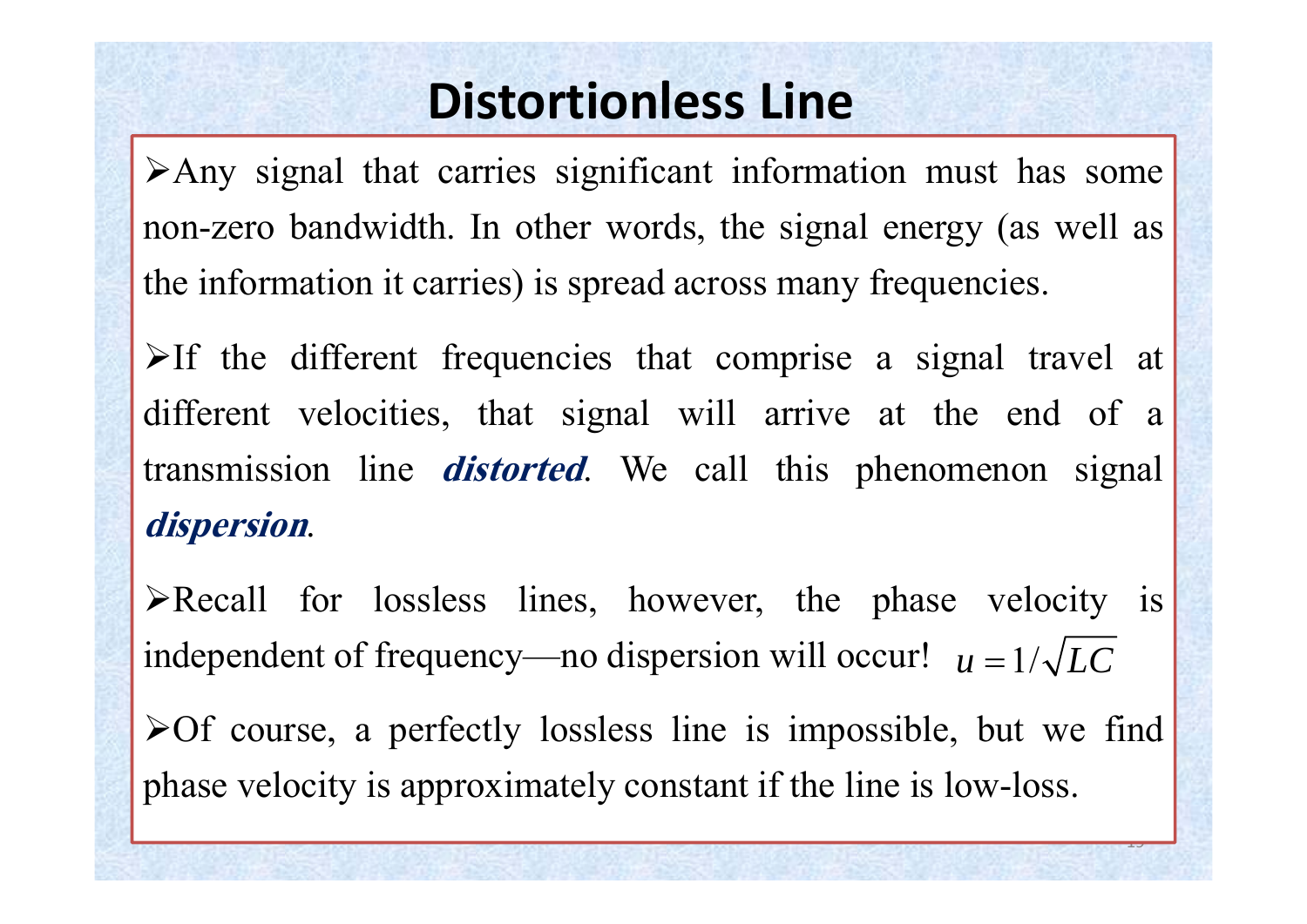## **Distortionless Line (R/L=G/C)**

A **distortionless line** is one in which the attenuation constant **α** is **frequency independent** while the phase constant **β** is **linearly dependent on frequency**.

A distorionless line results if the line parameters are such that

$$
\begin{vmatrix}\n\frac{R}{L} = \frac{G}{C} \\
\frac{R}{L} = \frac{G}{C}\n\end{vmatrix}
$$
\nThus,  $\gamma = \sqrt{(R + j\omega L)(G + j\omega C)} = \sqrt{RG \left(1 + \frac{j\omega L}{R}\right) \left(1 + \frac{j\omega C}{G}\right)}$ \n
$$
\gamma = \sqrt{RG \left(1 + \frac{j\omega C}{G}\right)} = \alpha + j\beta \quad \text{whereas } \beta \text{ is a linear frequency, whereas } \beta \text{ is a linear function of frequency.}
$$
\n
$$
u = \omega / \beta = 1 / \sqrt{LC} \text{ (frequency independent)}
$$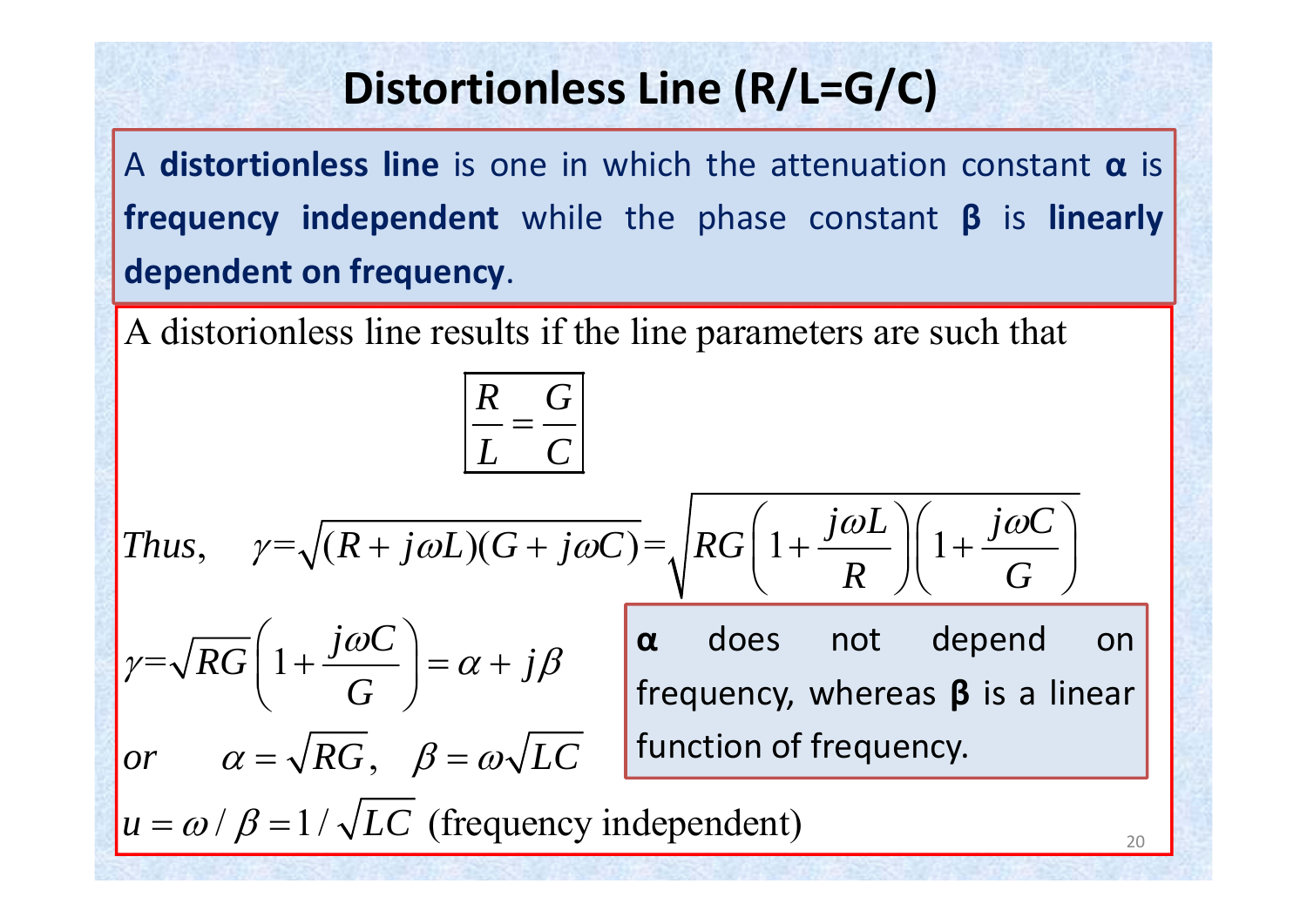# **Distortionless Line (R/L=G/C)**

$$
Z_0 = \sqrt{\frac{R + j\omega L}{G + j\omega C}} = \sqrt{\frac{R(1 + j\omega L/R)}{G(1 + j\omega C/G)}} = \sqrt{\frac{R}{G}} = \sqrt{\frac{L}{C}}
$$
 (Real)  

$$
u = \frac{\omega}{\beta} = \frac{1}{\sqrt{LC}}
$$

#### **Notes:**

Shape distortion of signals happen if **<sup>α</sup>** and **<sup>u</sup>** are frequency dependent.

**u** and **Z0** for distortionless line are the same as lossless line.

 $\triangleright$  A lossless line is also a distortionless line, but a distortionless line is not necessarily lossless.

Lossless lines are desirable in power transmission, and telephone lines are required to be distortionless.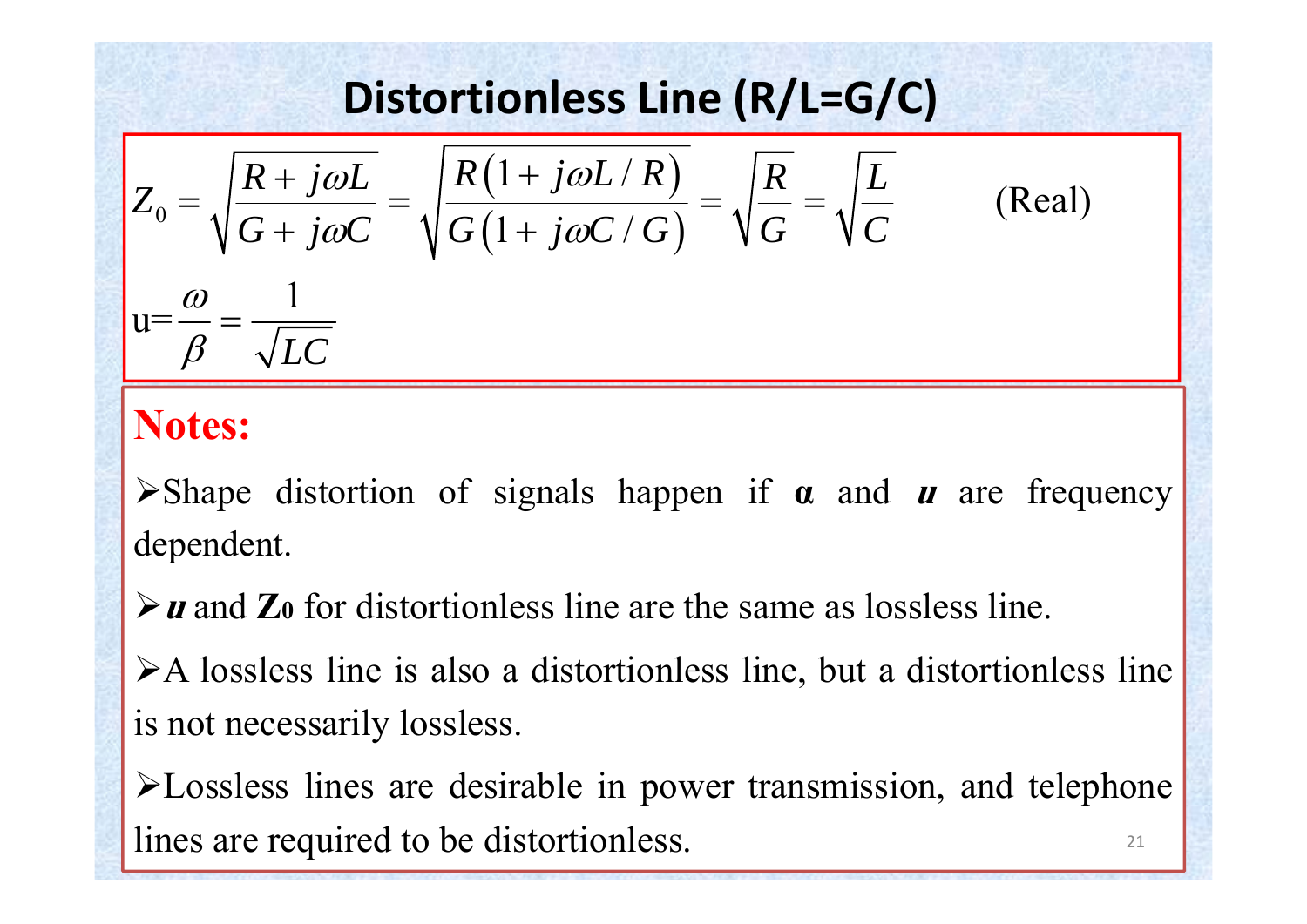#### **Distortionless Line – Practical use**

 $\triangleright$  To achieve the required condition of R/L=G/C for a transmission line, L may be increased by loading the cable with <sup>a</sup> metal with high magnetic permeability  $(\mu)$ .



 $\triangleright$  A common practice is to replace repeaters in long lines to maintain the desired shape and duration of pulses for long distance transmission.  $\frac{1}{22}$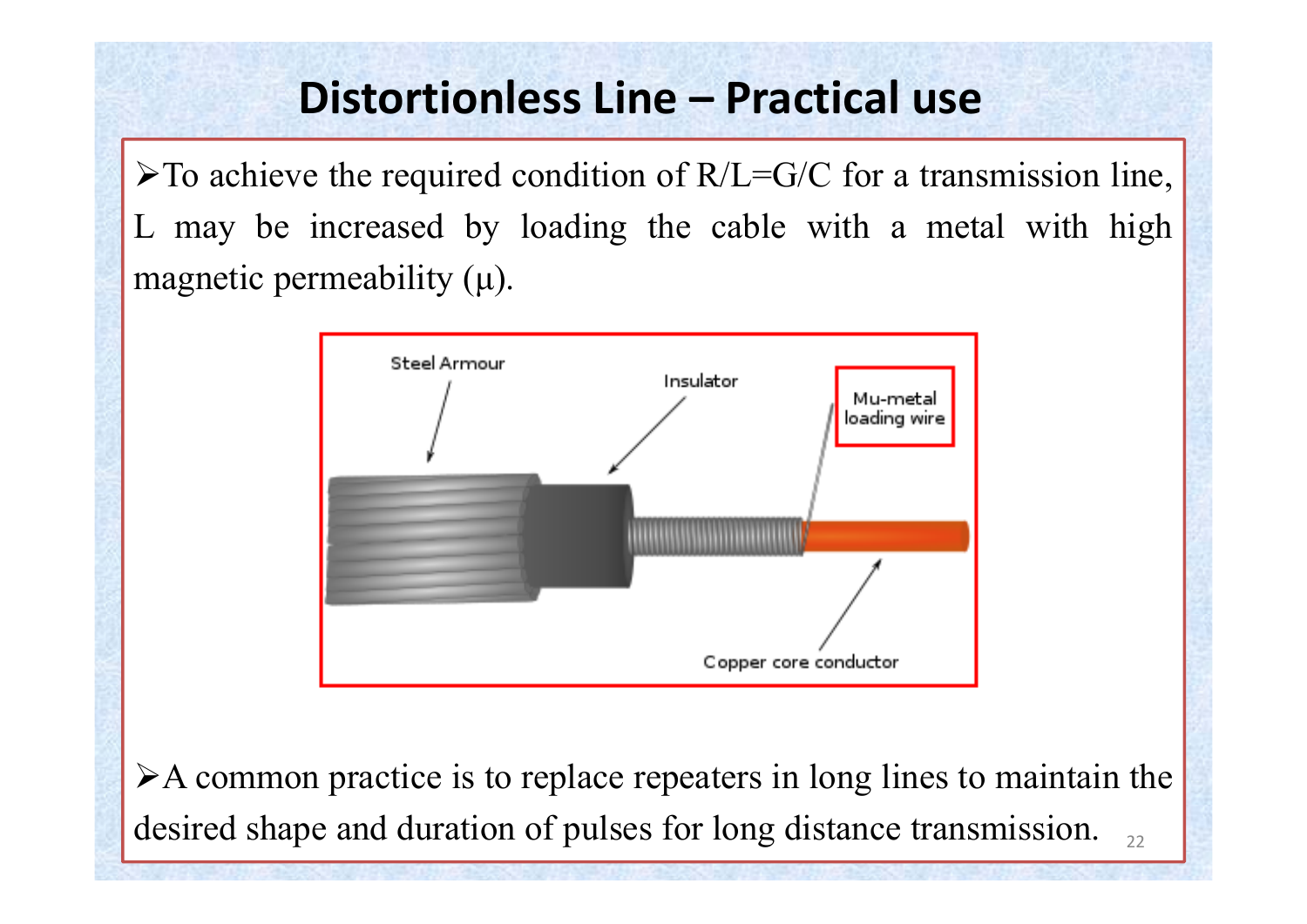

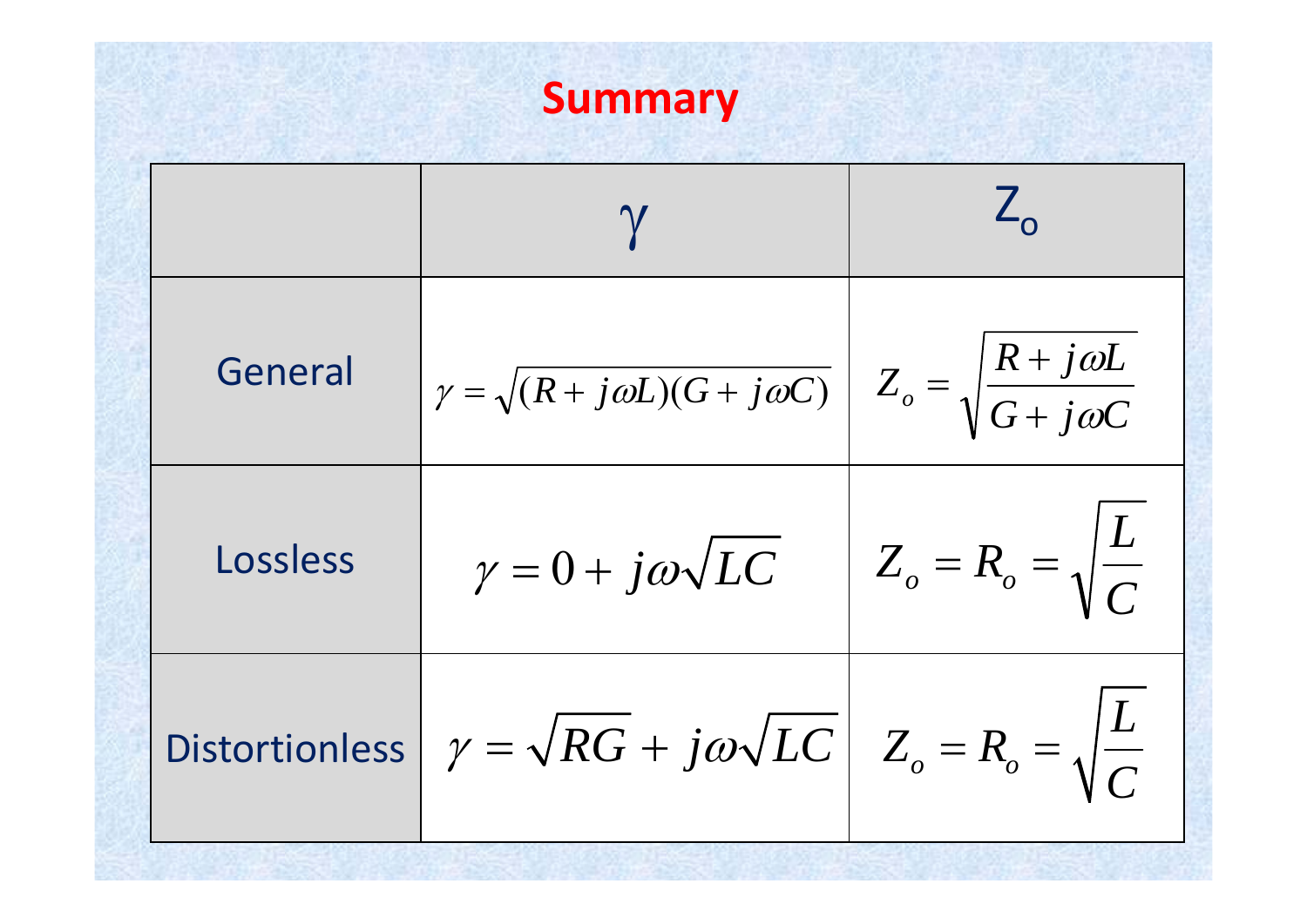#### **Example 11.1**

An air line has characteristic impedance of 70  $\Omega$  and a phase constant of 3 rad/m at 100 MHz. Calculate the inductance per meter and the capacitance per meter of the line.

An air line can be regarded as lossless line because  $\sigma \, \Box \, 0$ 

and  $\sigma_c \to \infty$ . Hence  $R = G = 0$  and  $\alpha = 0$  $\sqrt{L}$ 

$$
Z_0 = R_0 = \sqrt{\frac{E}{C}}
$$

$$
\beta = \omega \sqrt{LC}
$$

 $\frac{1}{0}$   $\frac{1}{1}$ Deviding the two equations yields:  $\frac{10}{2} = -$ *R*  $\beta$   $\omega C$ Ξ

or 
$$
C = \frac{\beta}{\omega R_0} = \frac{3}{2\pi \times 100 \times 10^6 (70)} = 68.2 \text{ pF}
$$

 $L=R_0^2C = (70)^2(68.2 \times 10^{-12}) = 334.2 \text{ nH/m}$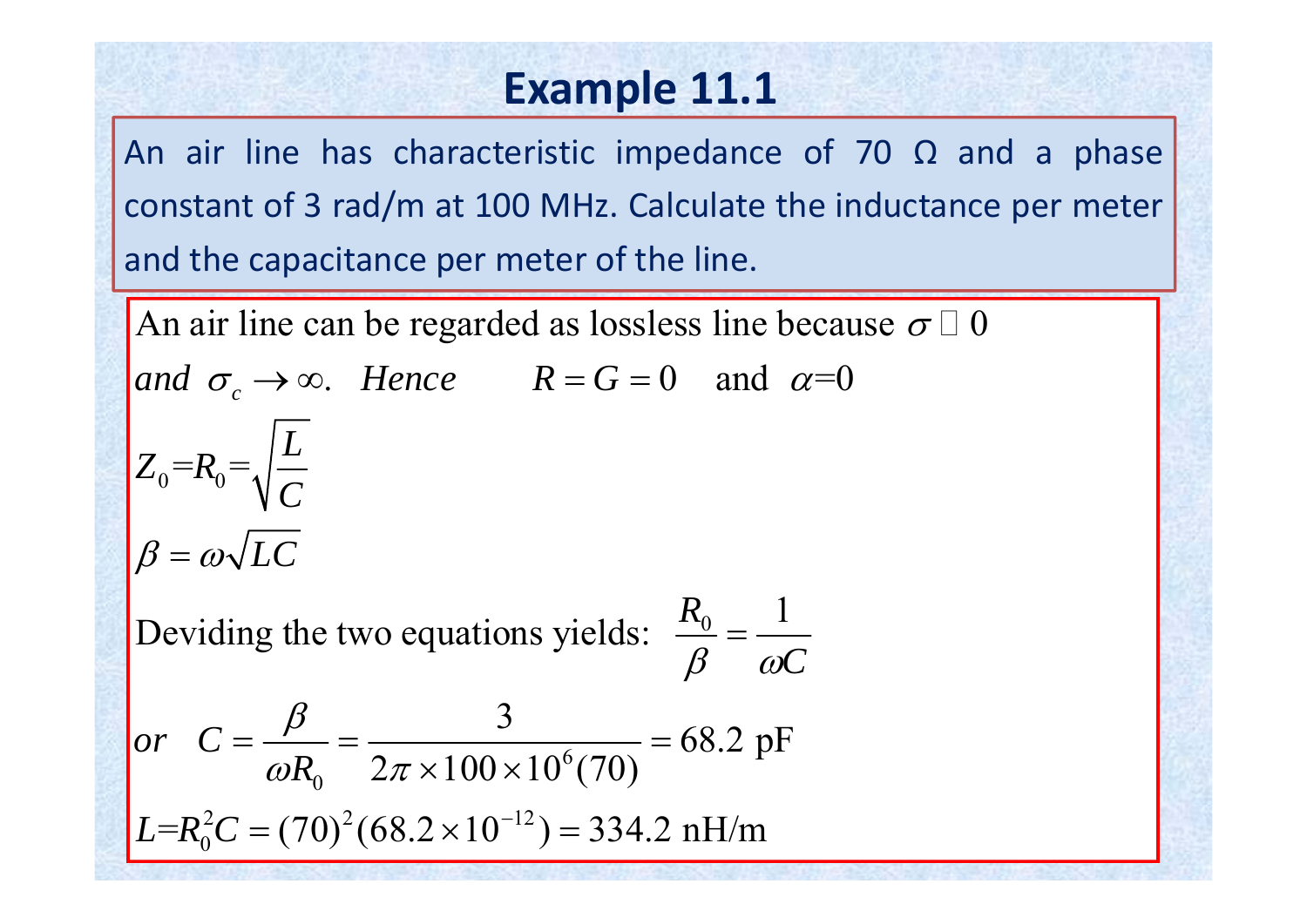#### **Example 11.2**

A distortionless line has *Z0*=60 Ω, *<sup>α</sup>*=20 mNp/m, *<sup>u</sup>*=0.6c, where <sup>c</sup> is the speed of light. Find *R*,*L*,*G* , C and λ at 100 MHz.

A distortionless line has 
$$
RC = GL
$$
 or  $G = \frac{RC}{L}$ ,  $u = \frac{\omega}{\beta} = \frac{1}{\sqrt{LC}}$   
\n $Z_0 = \sqrt{\frac{L}{C}}$ ,  $\alpha = \sqrt{RG} = R\sqrt{\frac{C}{L}} = \frac{R}{Z_0}$   
\n $\rightarrow R = \alpha Z_0 = (20 \times 10^{-3})(60) = 1.2 \Omega/m$   
\nSince  $\alpha = \sqrt{RG} \rightarrow G = \frac{\alpha^2}{R} = \frac{400 \times 10^{-6}}{1.2} = 333 \mu\text{S/m}$   
\nDividing  $Z_0 = \sqrt{\frac{L}{C}}$  by  $u = \frac{\omega}{\beta} = \frac{1}{\sqrt{LC}}$  gives  
\n $L = \frac{Z_0}{u} = \frac{60}{0.6(3 \times 10^8)} = 333 \text{ nH/m}$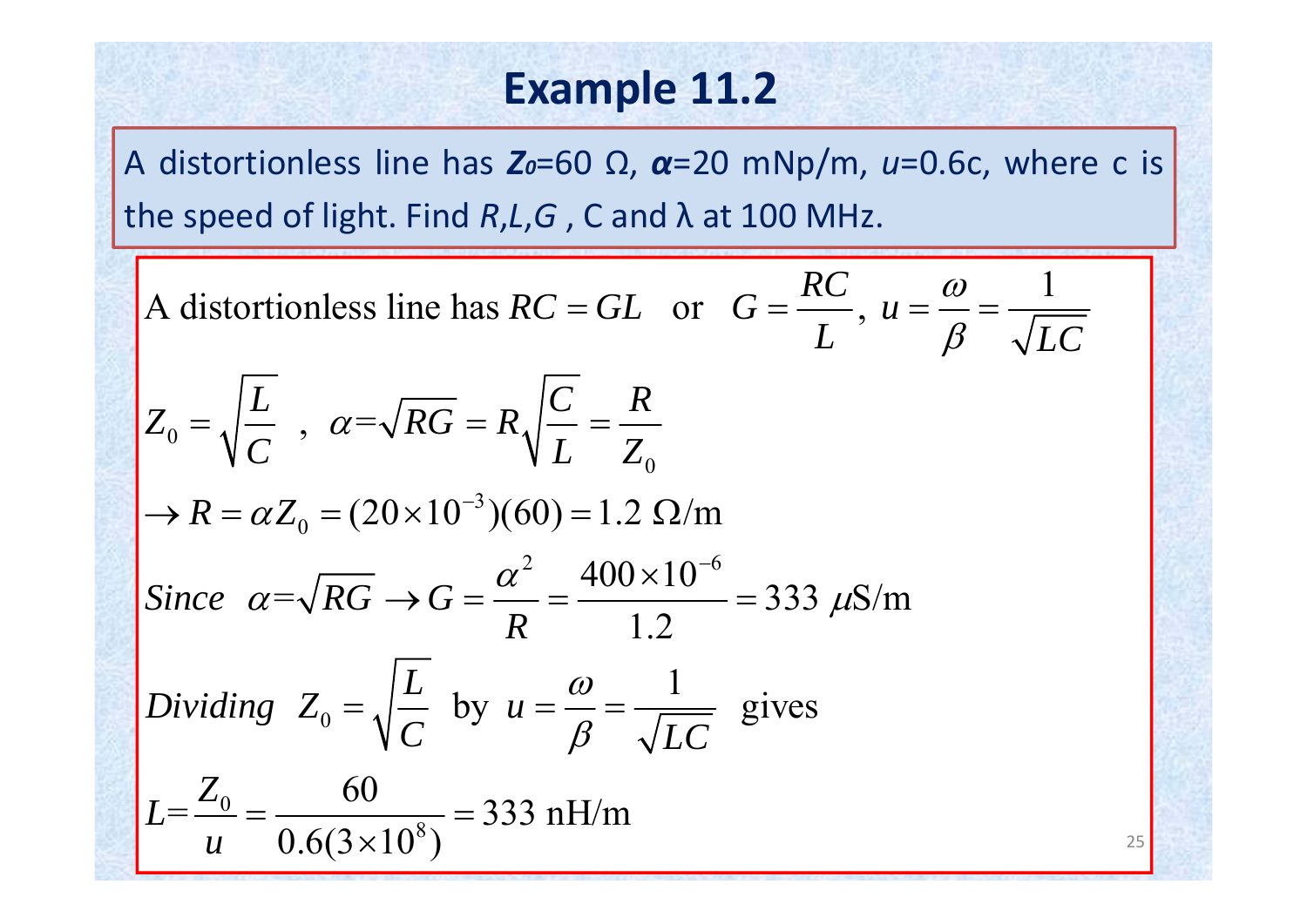# **Example 11.2 – solution continued**

Multiplying 
$$
Z_0 = \sqrt{\frac{L}{C}}
$$
 by  $u = \frac{\omega}{\beta} = \frac{1}{\sqrt{LC}}$  gives  
\n $uZ_0 = \frac{1}{C} \rightarrow C = \frac{1}{uZ_0} = \frac{1}{0.6(3 \times 10^8)60} = 92.59 \text{ pF/m}$   
\n $\lambda = \frac{u}{f} = \frac{0.6(3 \times 10^8)}{10^8} = 1.8 \text{ m}$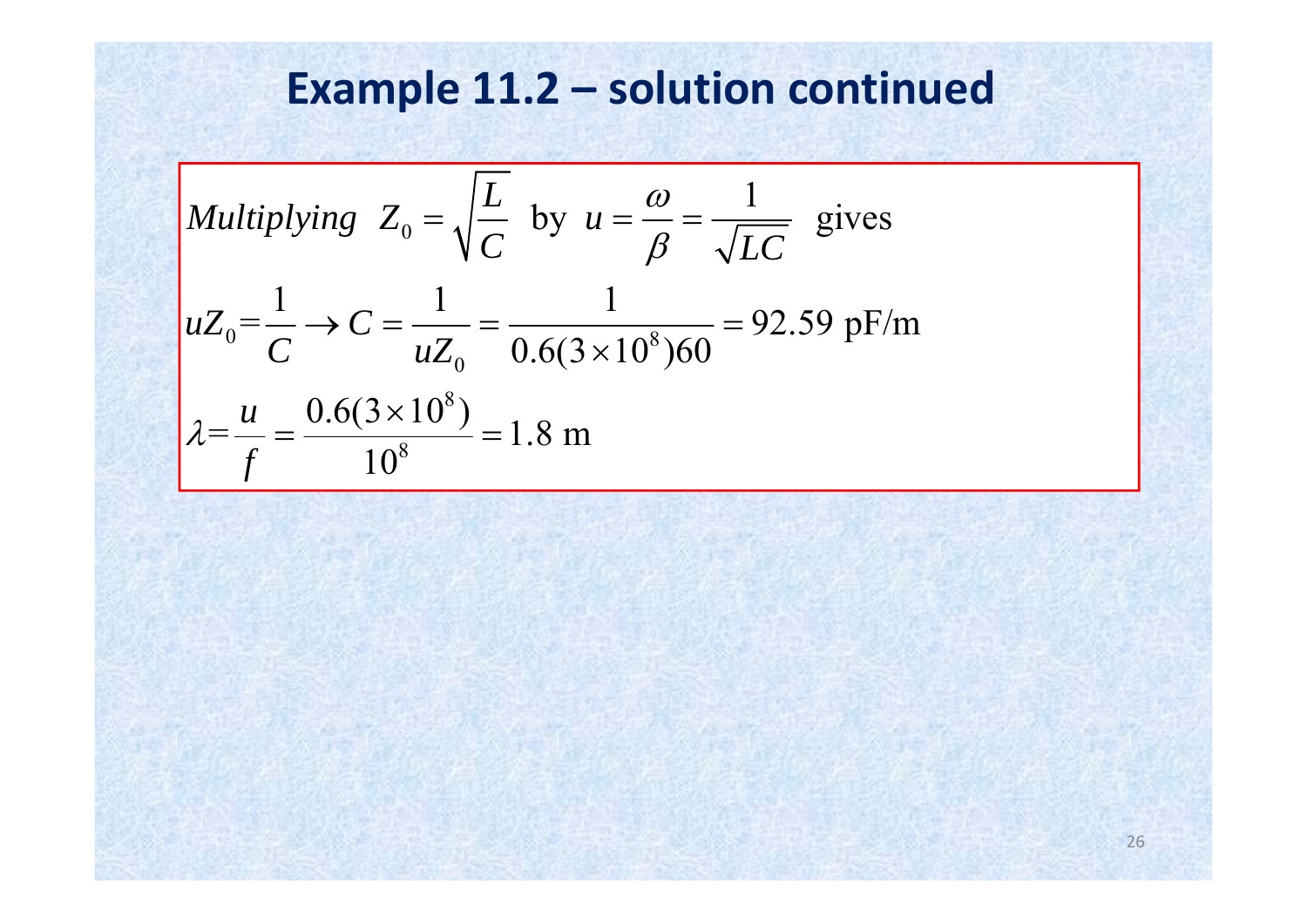### **11.4 Input impedance, standing wave ratio, power**

Consider a transmission line of length  $I$ , characterised by  $\gamma$  and  $\mathbb{Z}_0$ , connected to <sup>a</sup> load **ZL**. Generator sees the line with the load as an **input impedance Zin**.

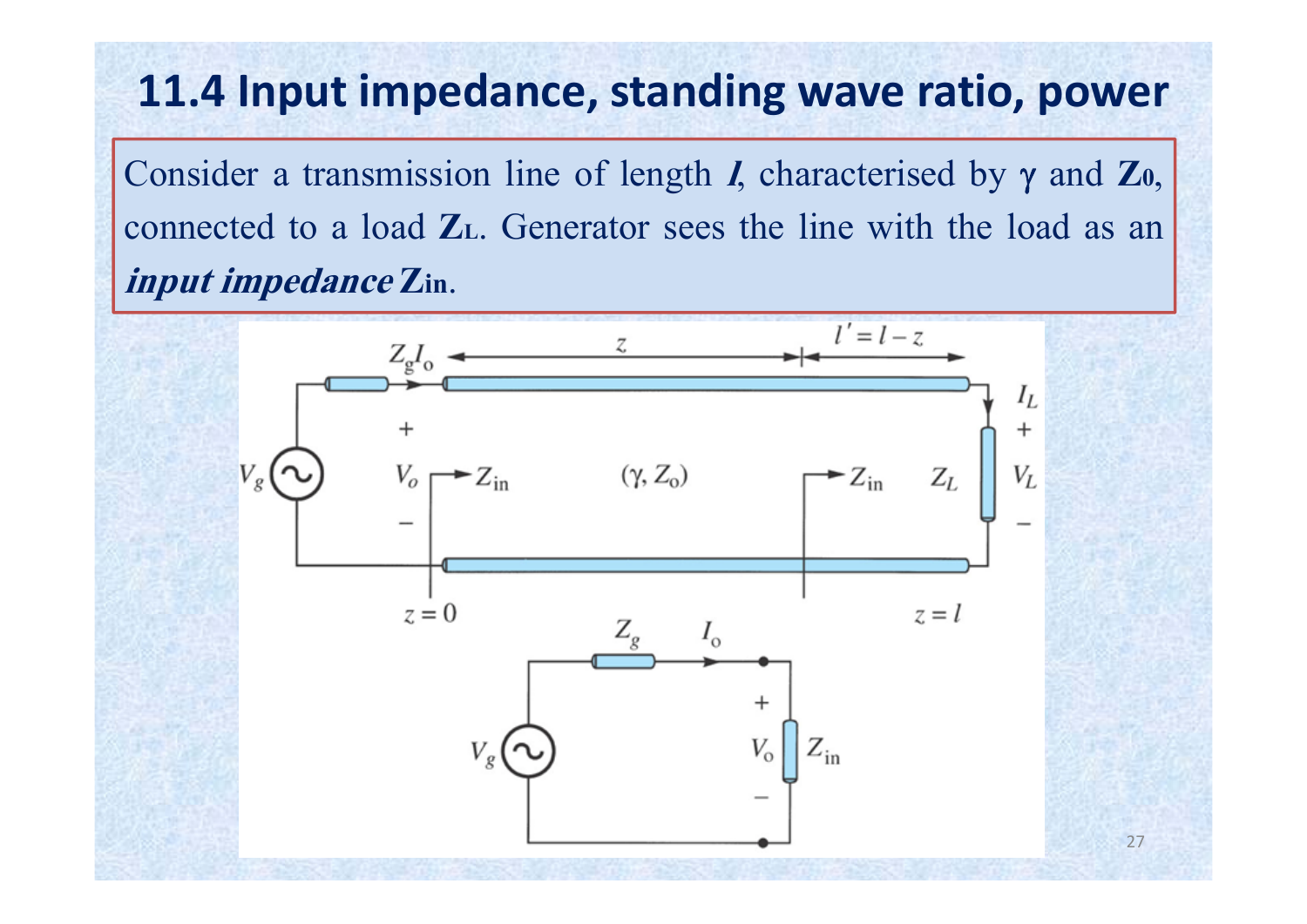#### **Input impedance**

$$
V_s(z) = V_0^+ e^{-\gamma z} + V_0^- e^{\gamma z}
$$
  

$$
I_s(z) = \frac{V_0^+}{Z_0} e^{-\gamma z} - \frac{V_0^-}{Z_0} e^{\gamma z}, \qquad \left(Z_0 = \frac{V_0^+}{I_0^+} = -\frac{V_0^-}{I_0^-}\right)
$$

At generator terminals (sen ding en d):

Let  $V_0 = V(z = 0)$ ,  $I_0 = I(z = 0)$ , Substitute in prev. equs.:

$$
V_0 = V_0^+ + V_0^-
$$
  
\n
$$
I_0 = \frac{V_0^+}{Z_0} - \frac{V_0^-}{Z_0} \implies \begin{vmatrix} V_0^+ = \frac{1}{2}(V_0 + Z_0 I_0) \\ V_0^- = \frac{1}{2}(V_0 - Z_0 I_0) \\ V_0^- = \frac{1}{2}(V_0 - Z_0 I_0) \end{vmatrix}
$$
...(1)  
\nIf the input impedance at the terminals is  $Z_{\text{in}}$ ,  
\nthen  $V_0 = \frac{Z_{\text{in}}}{Z_{\text{in}} + Z_{\text{g}}}$ ,  $I_0 = \frac{V_g}{Z_{\text{in}} + Z_g}$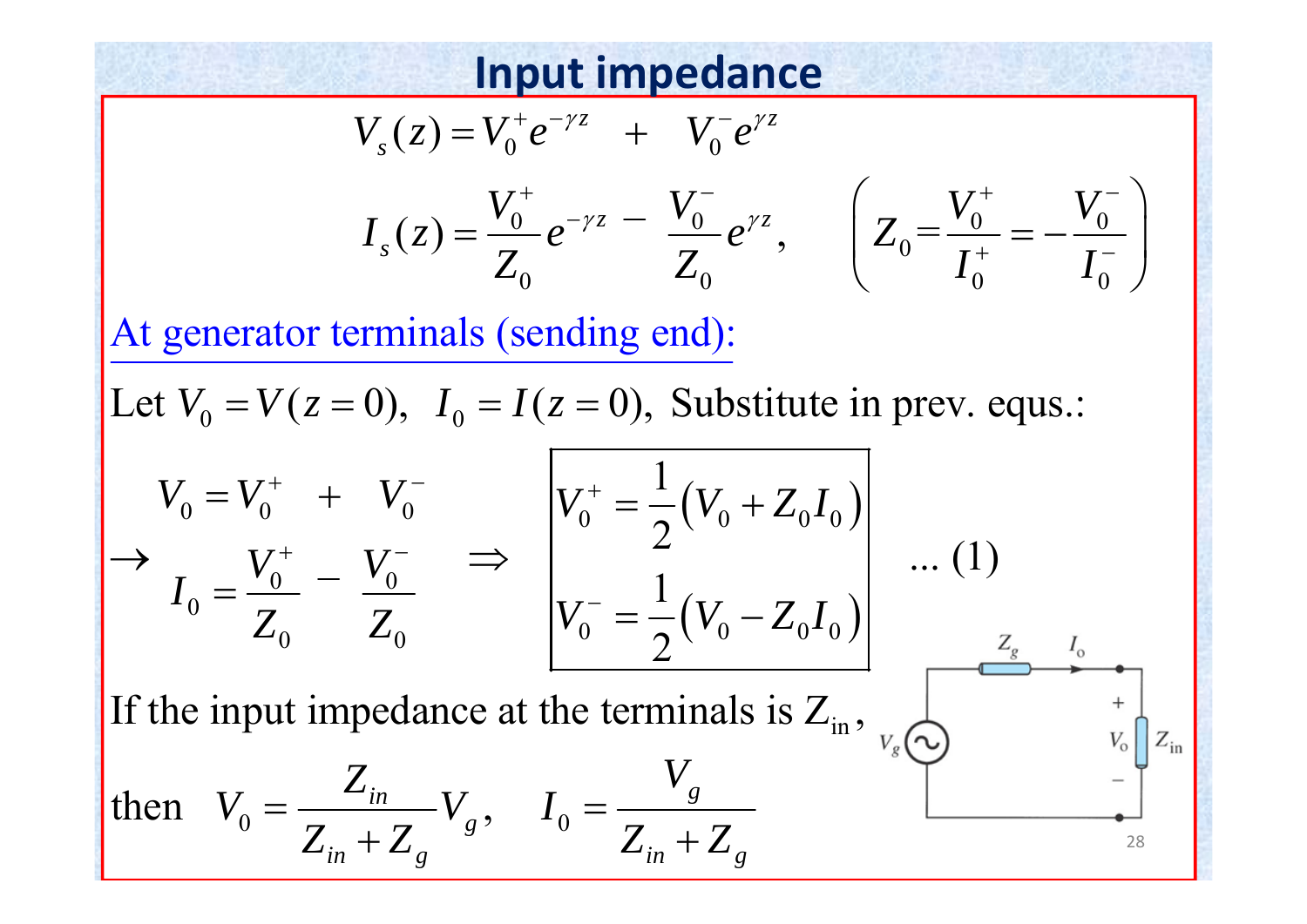#### **Input impedance**

$$
V_s(z) = V_0^+ e^{-\gamma z} + V_0^- e^{\gamma z}, \t I_s(z) = \frac{V_0^+}{Z_0} e^{-\gamma z} - \frac{V_0^-}{Z_0} e^{\gamma z}
$$
  
At the load:  
Let  $V_L = V(z = l)$ ,  $I_L = I(z = l)$ , Substitute in prev. equals.  

$$
V_L = V_0^+ e^{-\gamma l} + V_0^- e^{\gamma l}
$$

$$
V_0^+ = \frac{1}{2} (V_L + Z_0 I_L) e^{\gamma l}
$$

$$
I_L = \frac{V_0^+}{Z_0} e^{-\gamma l} - \frac{V_0^-}{Z_0} e^{\gamma l} \implies V_0^- = \frac{1}{2} (V_L - Z_0 I_L) e^{-\gamma l}
$$
...(2)

Now determine the input impedance  $Z_{in} = V_s(z) / I_s(z)$  at any point on the line.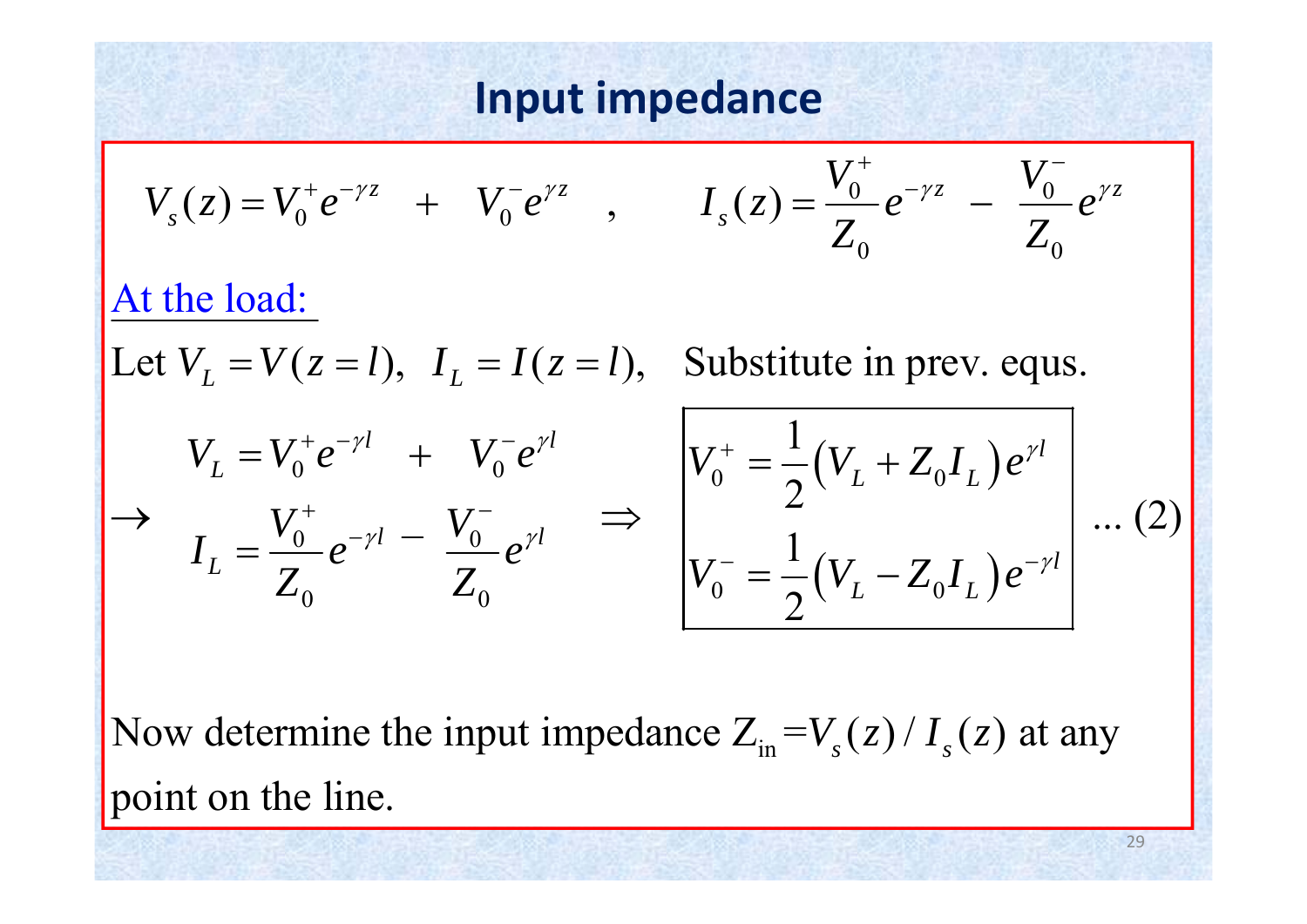#### **Input impedance**

first: At the generator, recall 
$$
V_0 = V_0^+ + V_0^-
$$
,  $I_0 = \frac{V_0^+}{Z_0} - \frac{V_0^-}{Z_0}$ , then  
\n
$$
Z_{in} = \frac{V_s(z)}{I_s(z)} = \frac{V_0}{I_0} = \frac{Z_0 (V_0^+ + V_0^-)}{V_0^+ - V_0^-}
$$
\nSubstituting eq. 2 and utilizing the fact that:  
\n
$$
\frac{V_s}{V_s} = \frac{V_0}{V_0} = \frac{Z_s}{V_0} = \frac{Z_s}{V_0} = \frac{Z_s}{V_0}
$$
\n
$$
\frac{V_s}{V_s} = \frac{Z_s}{V_s}
$$
\n
$$
\frac{V_s}{V_s} = \frac{Z_s}{V_s}
$$
\n
$$
\frac{V_s}{V_s} = \frac{Z_s}{V_s}
$$
\n
$$
\frac{V_s}{V_s} = \frac{V_s}{V_s}
$$
\n
$$
\frac{V_s}{V_s} = \frac{V_s}{V_s}
$$
\n
$$
\frac{V_s}{V_s} = \frac{V_s}{V_s}
$$
\n
$$
\frac{V_s}{V_s} = \frac{V_s}{V_s}
$$
\n
$$
\frac{V_s}{V_s} = \frac{V_s}{V_s}
$$
\n
$$
\frac{V_s}{V_s} = \frac{V_s}{V_s}
$$
\n
$$
\frac{V_s}{V_s} = \frac{V_s}{V_s}
$$
\n
$$
\frac{V_s}{V_s} = \frac{V_s}{V_s}
$$
\n
$$
\frac{V_s}{V_s} = \frac{V_s}{V_s}
$$
\n
$$
\frac{V_s}{V_s} = \frac{V_s}{V_s}
$$
\n
$$
\frac{V_s}{V_s} = \frac{V_s}{V_s}
$$
\n
$$
\frac{V_s}{V_s} = \frac{V_s}{V_s}
$$
\n
$$
\frac{V_s}{V_s} = \frac{V_s}{V_s}
$$
\n
$$
\frac{V_s}{V_s} = \frac{V_s}{V_s}
$$
\n
$$
\frac{V_s}{V_s} = \frac{V_s}{V_s}
$$
\n
$$
\frac{V_s}{V_s} = \frac{V_s}{V_s}
$$
\n
$$
\frac{V_s}{V_s} = \frac{V_s}{V_s}
$$
\n
$$
\frac{V_s}{V_s}
$$

Although this has been derived for the input impedance at the generator end ,  $\left|$  it is a general expression.  $\frac{30}{20}$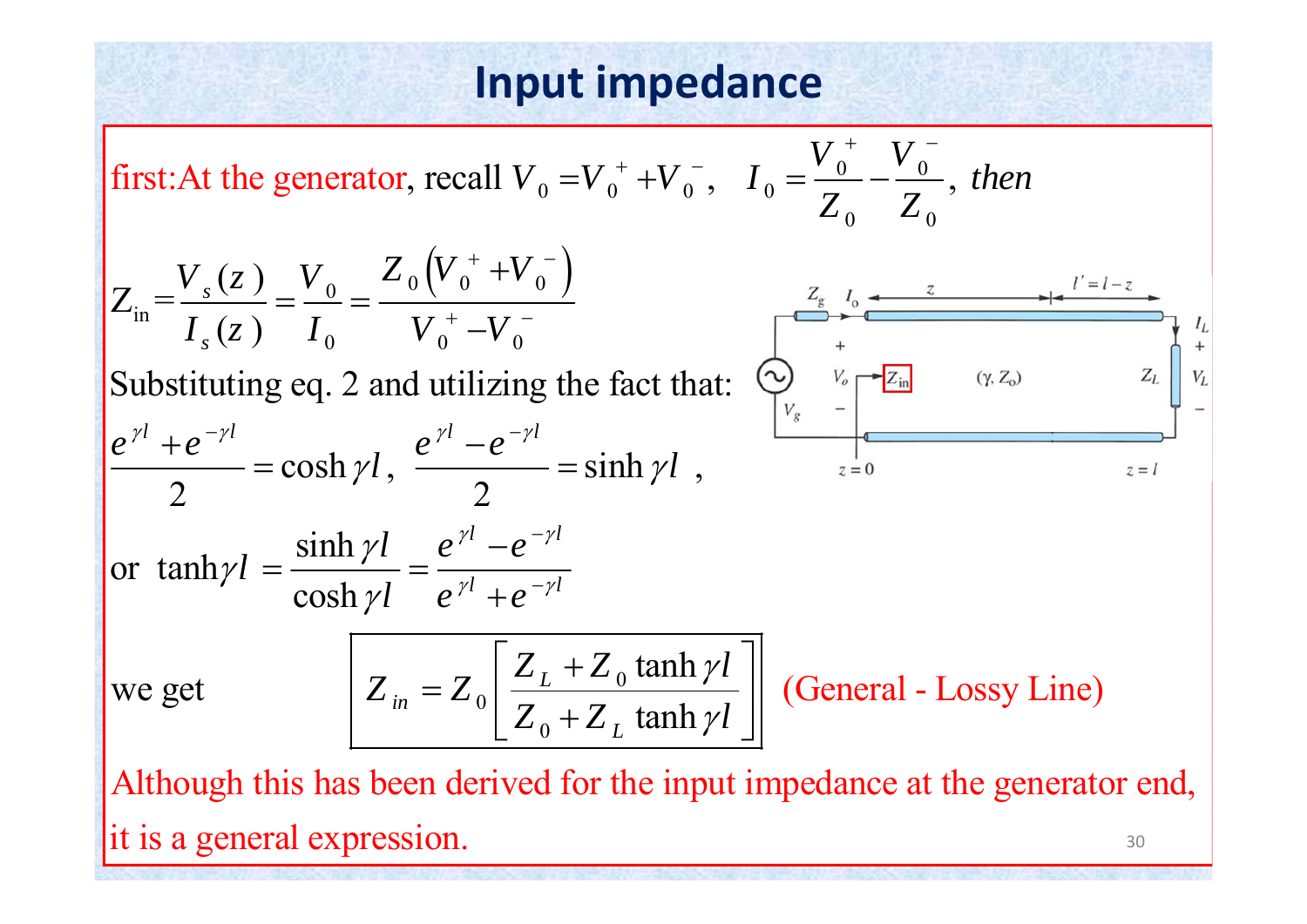#### **Input impedance (Lossless Line)**

$$
Z_{in} = Z_0 \left[ \frac{Z_L + Z_0 \tanh \gamma l}{Z_0 + Z_L \tanh \gamma l} \right]
$$

(General - Lossy Line)

For a lossless line,  $\gamma = j\beta$ ,  $\tanh j\beta l = j\tan \beta l$ , then



*βl* is known as *electrical length*, in degrees or radians

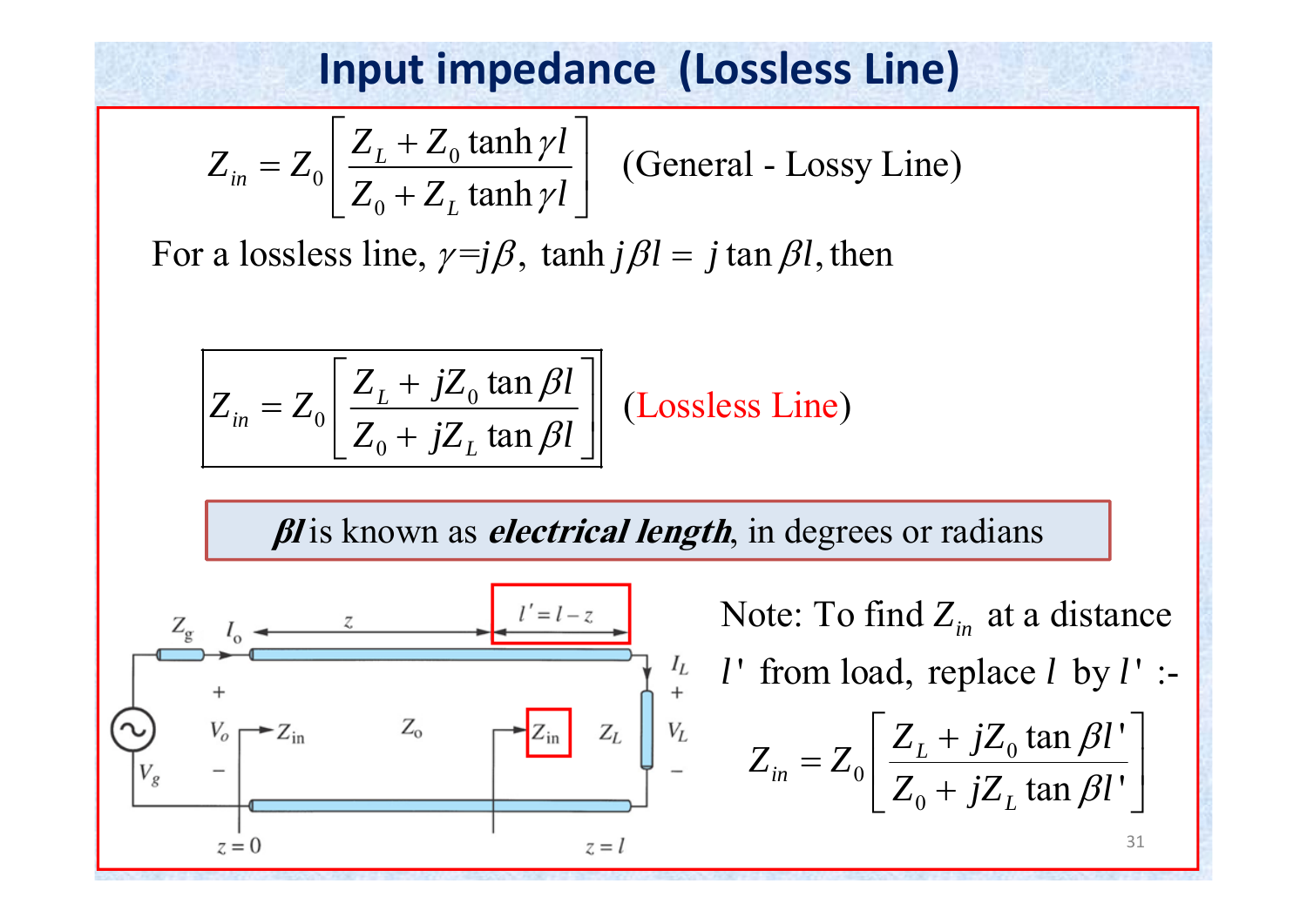#### **Reflection Coefficient, (at load)**

Define  $\Gamma_L$  as the voltage reflection coefficient (at the load), as the ratio of the voltage reflection wave to the incident wave at the load,

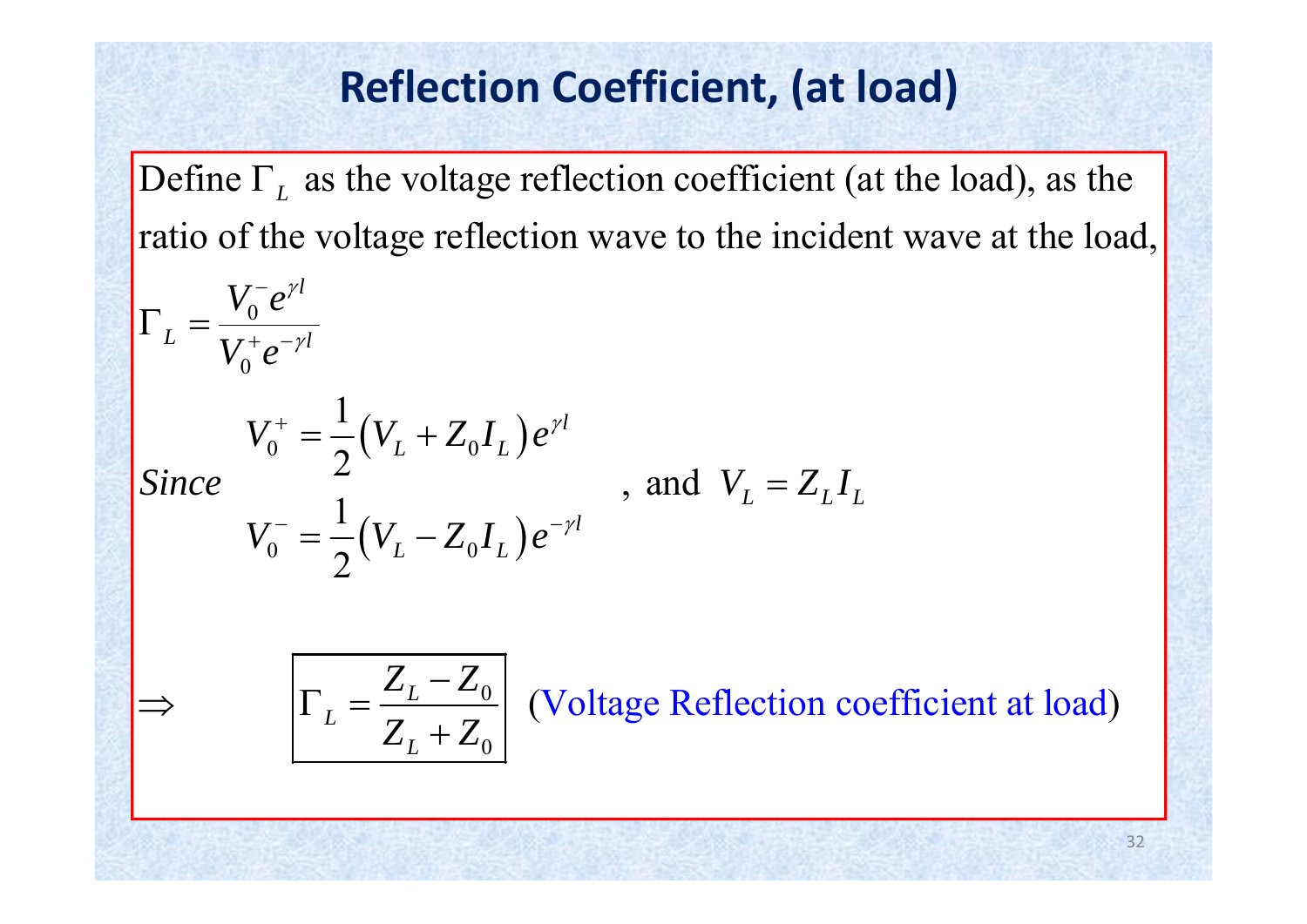### **Reflection Coefficient, (at generator)**

Define  $\Gamma_0$  (at  $z = 0$ ) as the voltage reflection coefficient at the source, as the ratio of the voltage reflection wave to the incident wave at source,

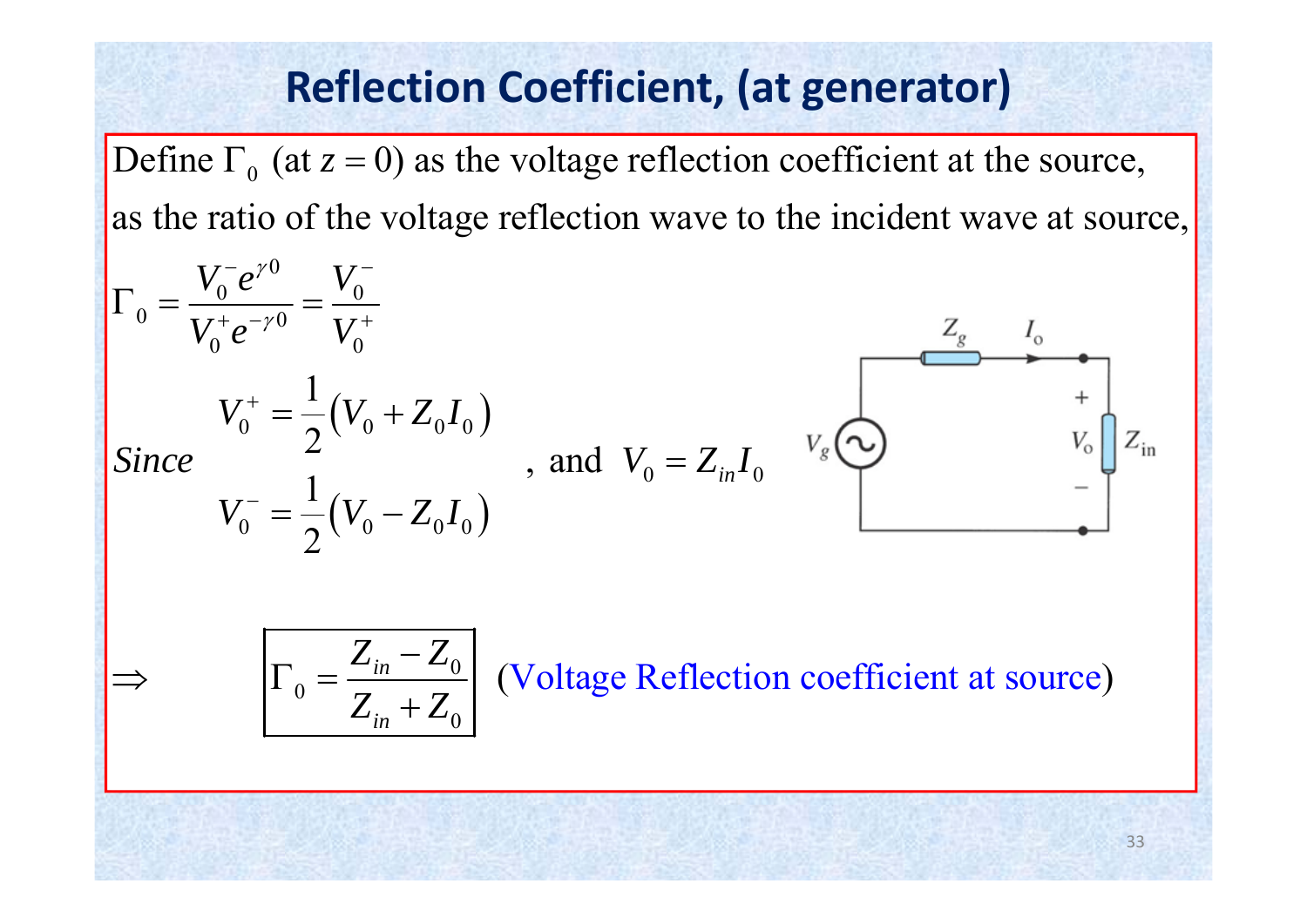#### **Reflection Coefficient**

The **voltage reflection coefficient** at any point on the line is the ratio of the reflected voltage wave to that of the incident wave.

That is: 
$$
\Gamma(z) = \frac{V_0^- e^{\gamma z}}{V_0^+ e^{-\gamma z}} = \frac{V_0^-}{V_0^+} e^{2\gamma z}
$$

The **current reflection coefficient** at any point on the line is the negative of the voltage reflection coefficient at that point.

Thus the current reflection coefficient at the load is

$$
I_0^- e^{\gamma l} / I_0^+ e^{-\gamma l} = -\Gamma_L
$$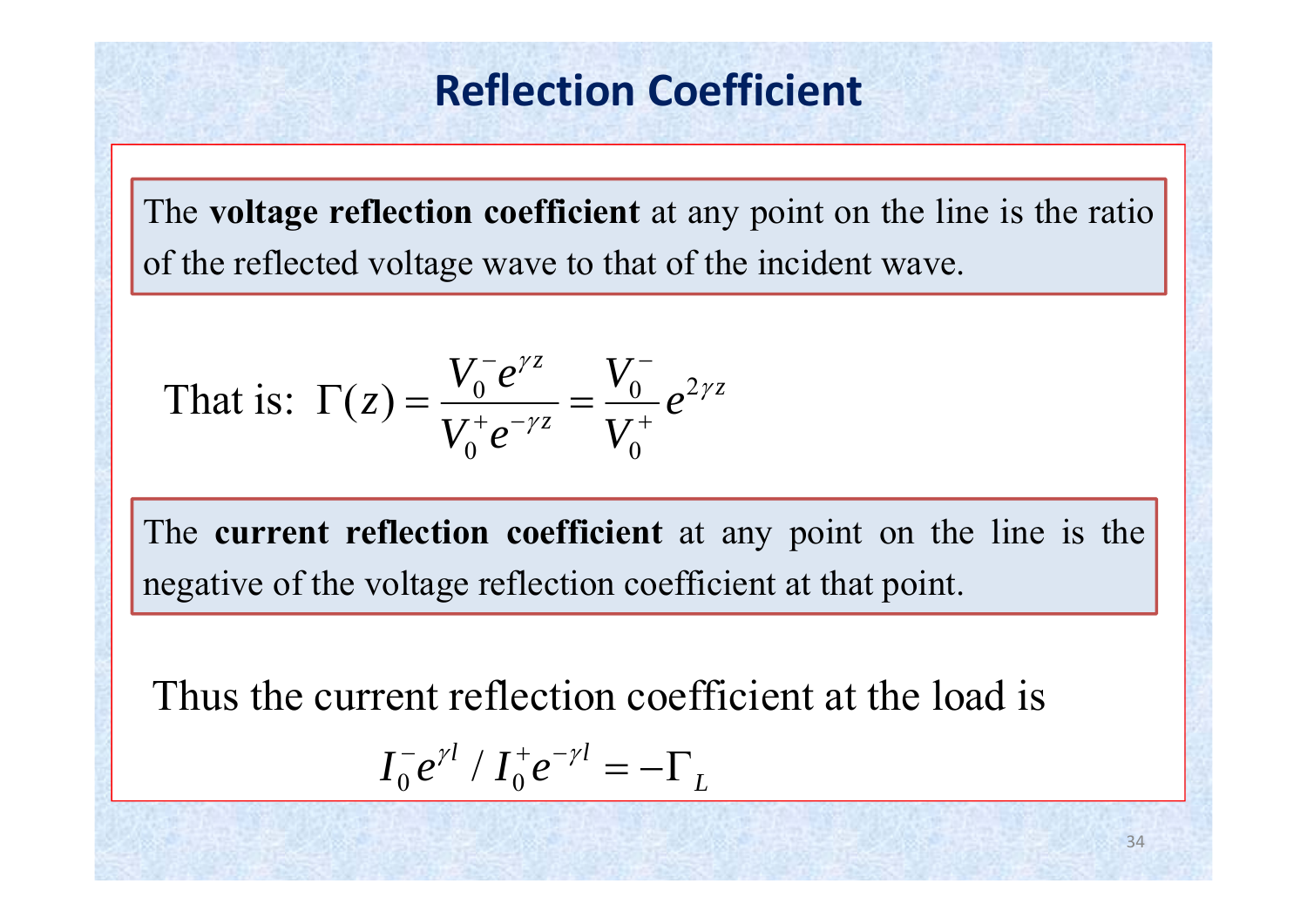$$
Z_{in} = Z_0 \left| \frac{Z_L + jZ_0 \tan \beta l}{Z_0 + jZ_L \tan \beta l} \right|
$$

#### **Standing Wave Ratio**

Whenever there is <sup>a</sup> reflected wave, <sup>a</sup> **standing wave** will form out of the combination of incident and reflected waves.

The standing wave ratio s is defined as: (as we did for plane waves)

$$
S = \frac{V_{\text{max}}}{V_{\text{min}}} = \frac{I_{\text{max}}}{I_{\text{min}}} = \frac{1 + |\Gamma_L|}{1 - |\Gamma_L|}
$$
\n
$$
\Gamma_L = \frac{Z_L - Z_0}{Z_L + Z_0}
$$

$$
\frac{+|\Gamma_L|}{-|\Gamma_L|}\qquad \qquad \Gamma_L = \frac{Z_L - Z_0}{Z_L + Z_0}
$$

When load is *perfectly matched*  $(Z_L = Z_0) \rightarrow$  Total Transmission

 $|\Gamma_L|=0 \rightarrow s=1$ 

**When load is a** *short circuit*:  $\rightarrow$  Total Reflection  $\Gamma_L = -1 \rightarrow |\Gamma_L| = 1 \Rightarrow s = \infty$ When load is an *open circuit*:  $\rightarrow$  Total Reflection

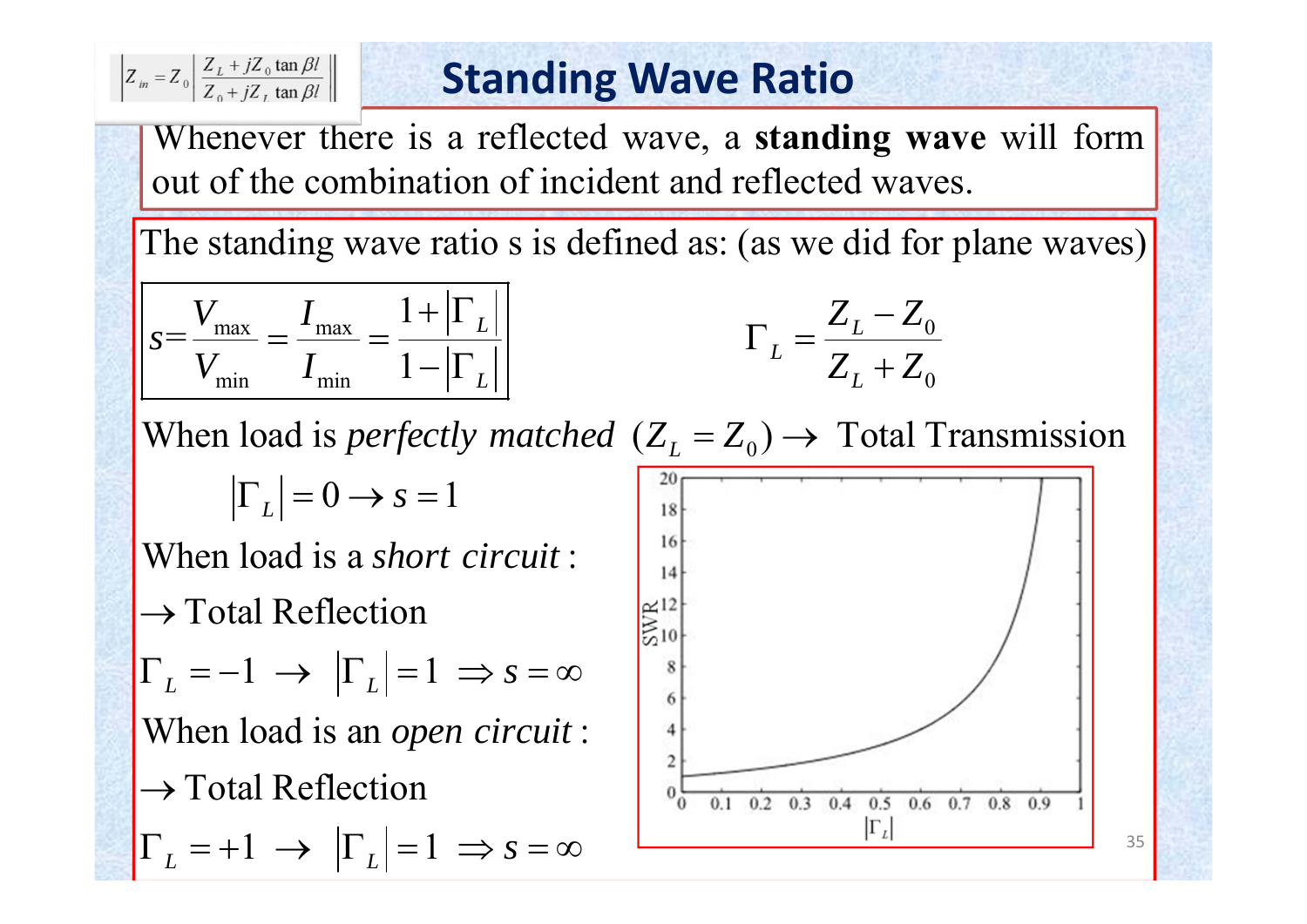### **Power**



The time-average power flow along the line at the point  $z$  is:

 $\frac{1}{\rho}$   $\frac{1}{\rho}$   $\frac{1}{\rho}$  $\frac{1}{2}$ Re[V  $_s$  (z )] $I_s^*(z)$ ]. For a lossless line, this can be reduced to:  $P_{ave} = -\frac{1}{2}Re[V_s(z)I_s^*(z)].$  For a lossless



2 power ( $\left|V_{0}^{+}\right|$  /2Z<sub>0</sub>) minus the \* The average power flow is constant at any point on the *lossless* line. \* The total power delivered to the load  $(P_{av})$  is equal to the incident  $\left(\sqrt{\frac{1}{2}}\right)^2$  / 2Z<sub>0</sub>) minus the reflected power  $\left(\sqrt{\frac{1}{2}}\right)^2 |\Gamma|^2$  / 2Z<sub>0</sub>)  $*$  If  $\Gamma = 0$ , maximum power is delivered to the load, while no power is delivered for  $|\Gamma|=1$ .

 The above discussion assumes that the generator is matched. ∗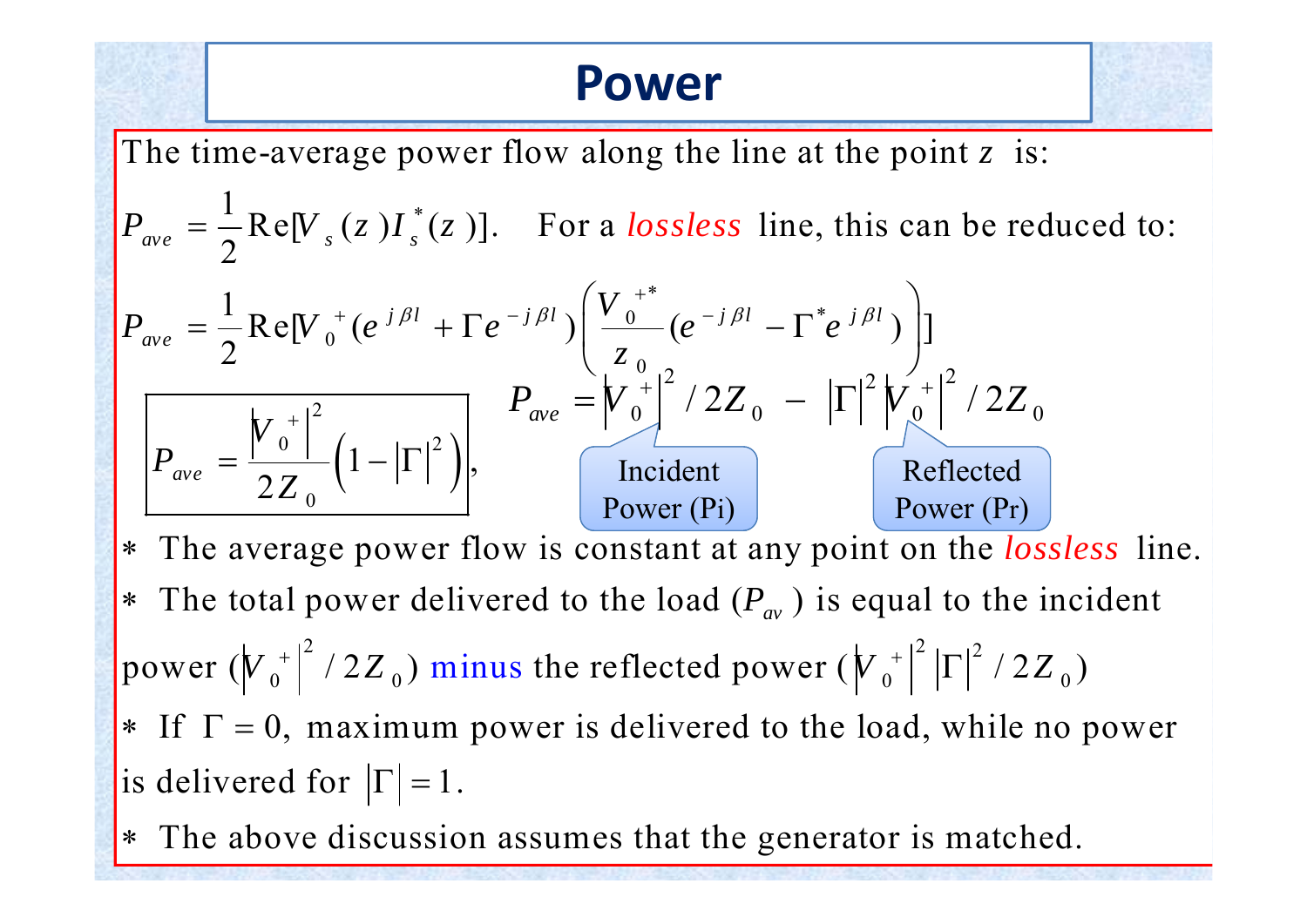#### **Special Cases , ZL=0, ZL=<sup>∞</sup>, ZL=Z0** $V(z)$ ,  $I(z)$ **Short Circuited Line**  $Z_0, \beta$  $V_L = 0$  $Z_L = 0$  $(ZL=0)$ Z  $V(z)$ ,  $I(z)$  $I_L = 0$ **Open Circuited Line**  $Z_0, \beta$  $V_L$  $Z_L = \infty$  $(Z_L=\infty)$ Z.  $V(z)$ ,  $I(z)$ **Matched Line**

 $Z_0, \beta$ 

 $V_I$ 

 $(ZL=Z_0)$ 

37

 $Z_L = Z_0$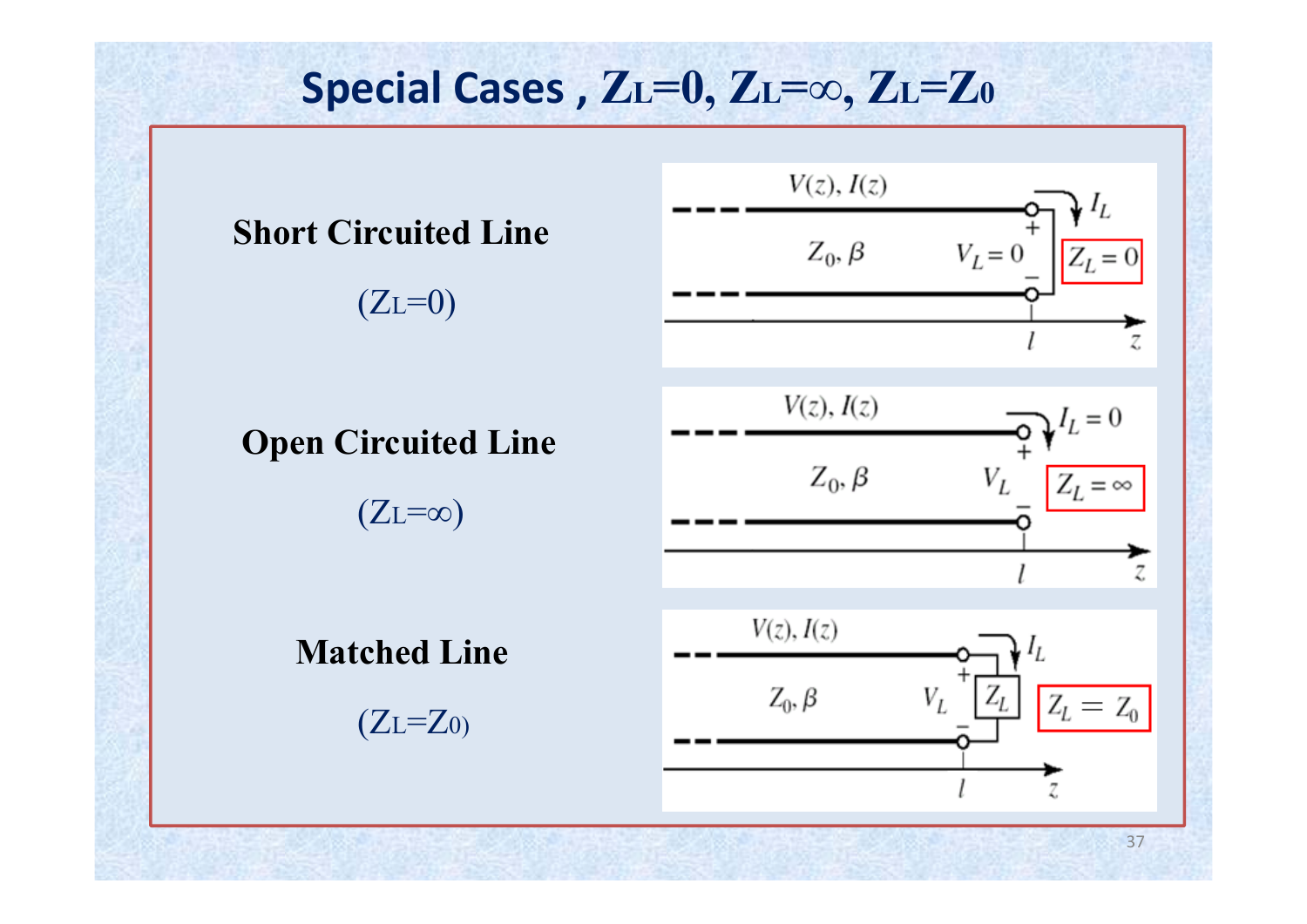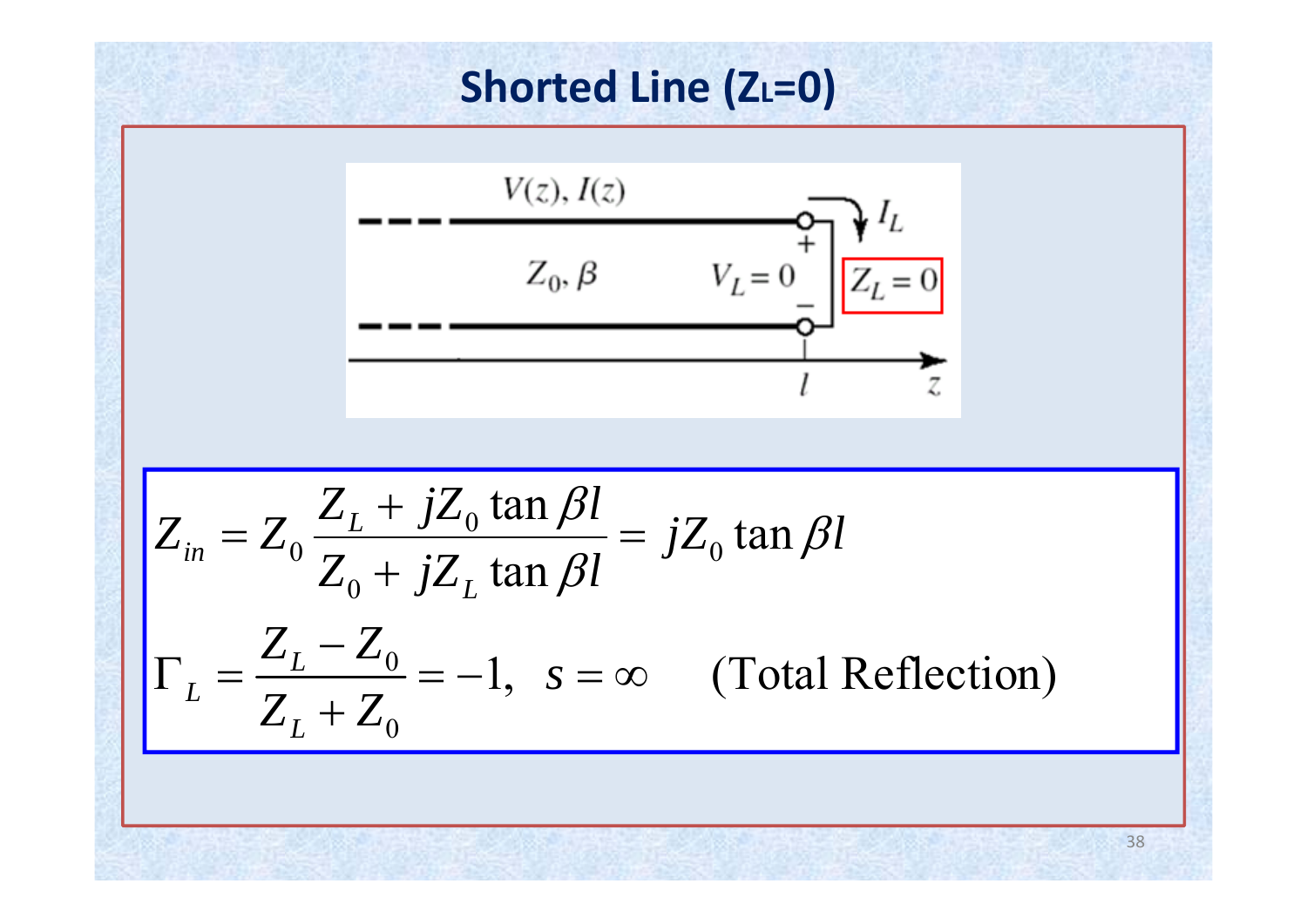#### **Open-Circuited Line (ZL =∞ )**

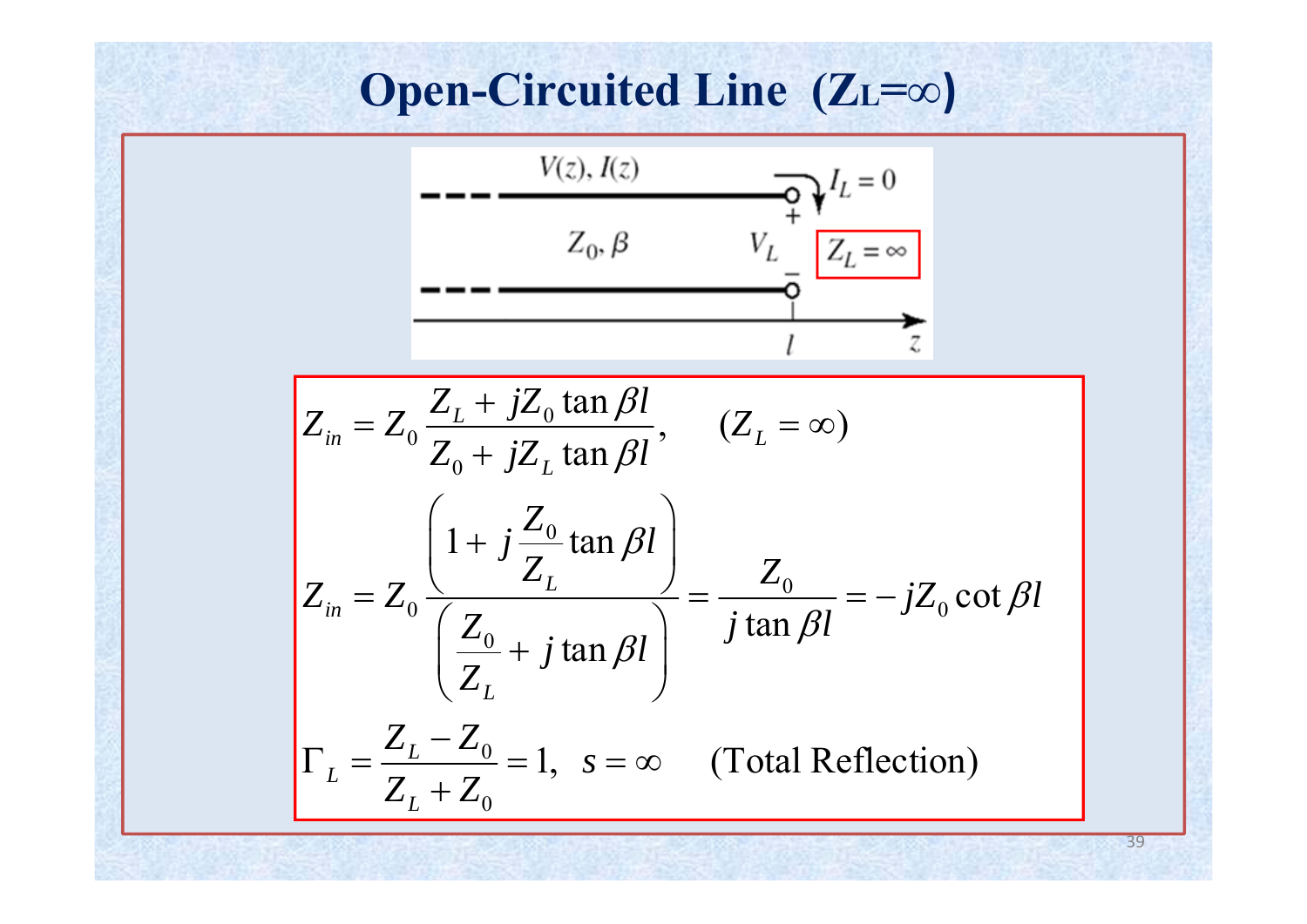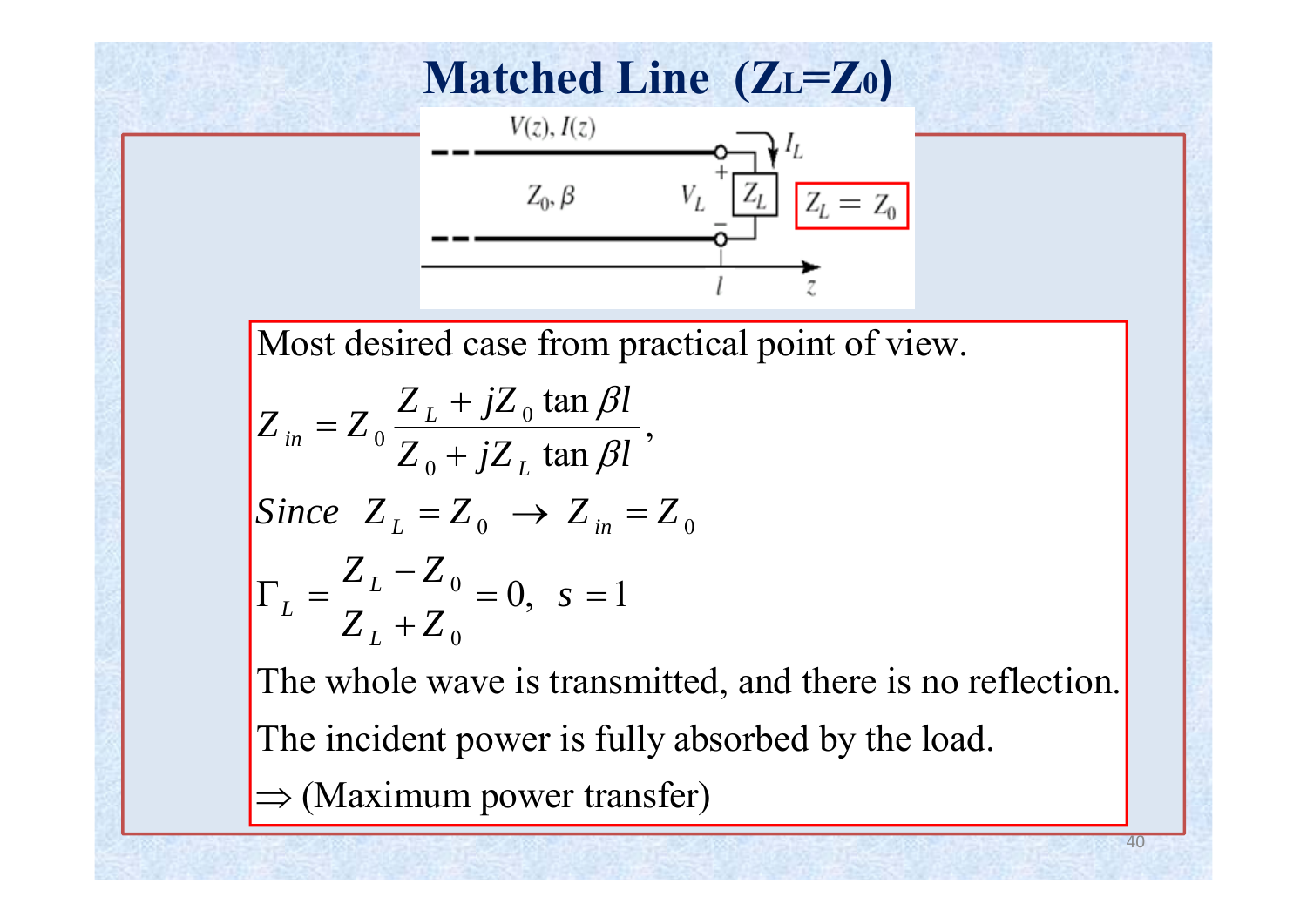# **Example 11.3**

A certain transmission line 2 <sup>m</sup> long operating at ω=10  $^6$  rad/s has α=8 dB/m,  $\beta$ =1 rad/m, and  $Z_0$ = 60+j40 Ω. If the line is connected to a source of  $10 \cup 0$ <sup>0</sup> V,  $Z_g$ =40  $\Omega$  and transmitted by a load of 20+j50 Ω, determine

(a) The input impedance

(b) The sending end current

(c) The current at the middle of the line.

*Solution*

(*a*) Since 1 Np=20 log (e)=8.686 dB

$$
\alpha = \frac{8}{8.686} = 0.921 \, Np / m
$$

$$
\gamma = \alpha + j \, \beta = 0.921 + j \, 1
$$

$$
\gamma l = 2(0.921 + j \, 1) = 1.84 + j \, 2
$$

41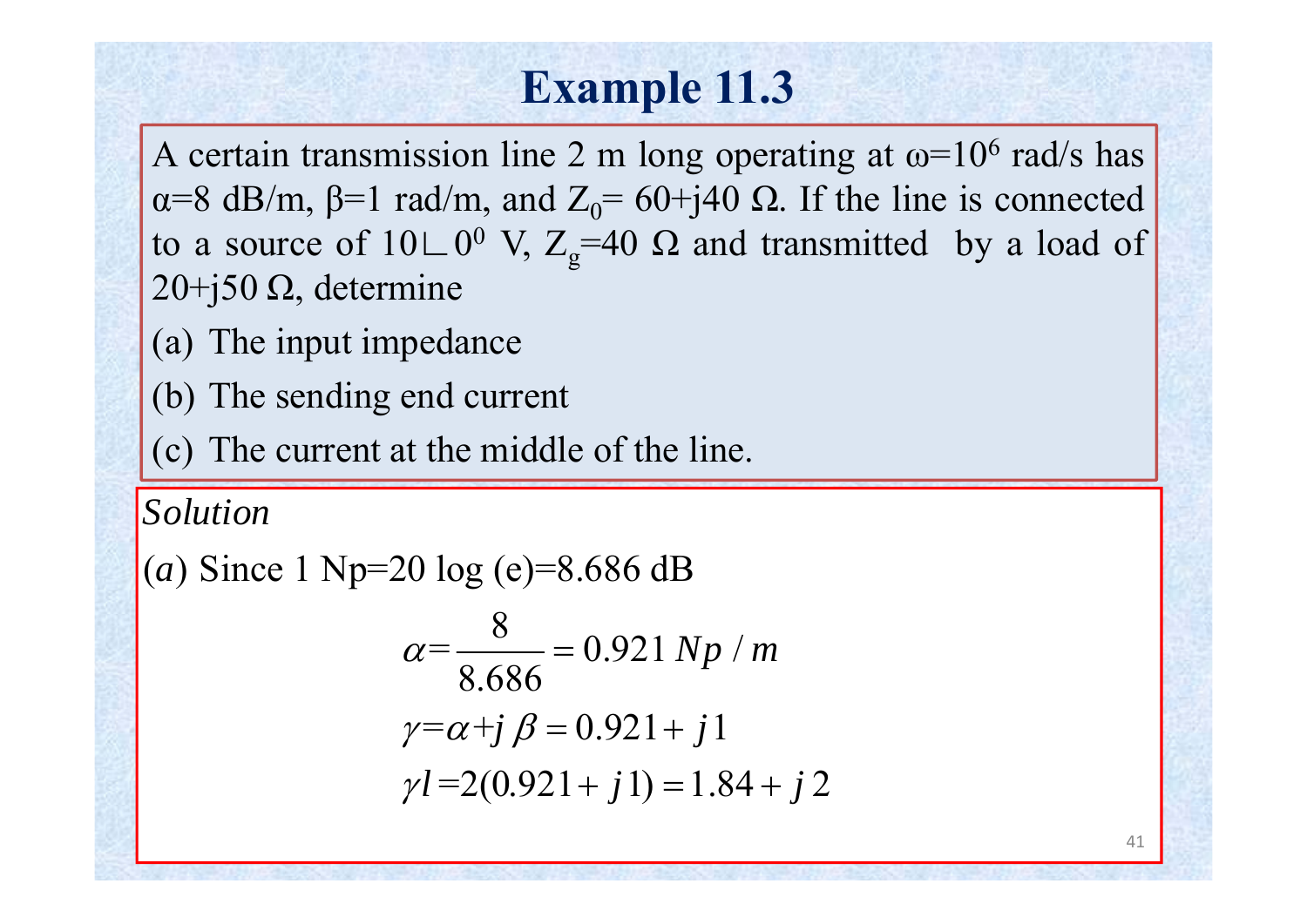**Example 11.3** – Solution continued  
\n
$$
\tanh \gamma l = \tanh(1.84 + j2) = 1.033 - j0.03929
$$
\n
$$
Z_{in} = Z_0 \left[ \frac{Z_L + Z_0 \tanh \gamma l}{Z_0 + Z_L \tanh \gamma l} \right]
$$
\n
$$
Z_{in} = (60 + j40) \left[ \frac{20 + j50 + (60 + j40)(1.033 - j0.03929)}{60 + j40 + (20 + j50)(1.033 - j0.03929)} \right]
$$
\n
$$
Z_{in} = 60.25 + j38.79 \Omega
$$
\n(b) The sending end current is  $I(z = 0) = I_0$ \n
$$
I_0 = \frac{V_g}{Z_{in} + Z_g} = \frac{10}{60.25 + j38.79 + 40} = 93.03\angle -21.15 \text{ mA}
$$

42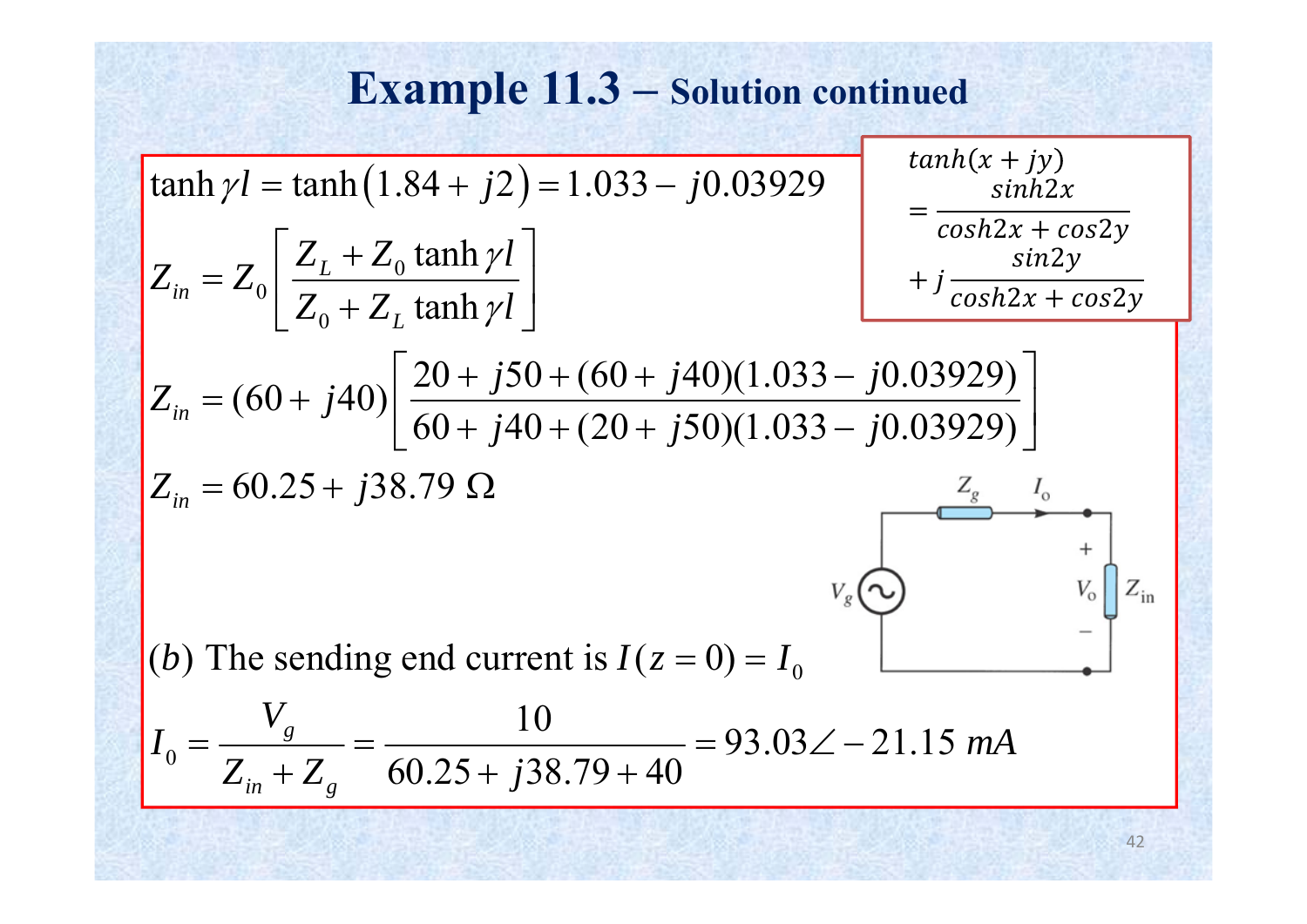#### **Example 11.3 – Solution continued**

(c) To find the current at any point, we need  $V_0^+$  and  $V_0^-$ . But  $I_0 = 93.03\angle -21.15$  mA  $V_0 = Z_{in}I_0 = (71.66\angle 32.77^\circ)(0.09303\angle -21.15^\circ) = 6.667\angle 11.62^\circ$  $+$   $\sim$  1 V  $\frac{1}{2}$ 

$$
V_0^+ = \frac{1}{2}(V_0 + Z_0 I_0) = \frac{1}{2}[6.667\angle 11.62 + (60 + j40)(0.09303\angle -21.15)]
$$
  
= 6.687\angle 12.08°  

$$
V_0^- = \frac{1}{2}(V_0 - Z_0 I_0) = \frac{1}{2}[6.667\angle 11.62 - (60 + j40)(0.09303\angle -21.15)]
$$
  
= 0.0518\angle 260°  

$$
V_g \underbrace{\bigodot}_{V_g} \underbrace{\bigodot}_{V_0} \underbrace{\bigodot}_{Z_{\text{in}}} + \bigodot_{V_0} Z_{\text{in}} \underbrace{\bigodot}_{Z_{\text{in}}} + \bigodot_{Z_{\text{in}}} + \bigodot_{Z_{\text{in}}} + \bigodot_{Z_{\text{in}}} + \bigodot_{Z_{\text{in}}} + \bigodot_{Z_{\text{in}}} + \bigodot_{Z_{\text{in}}} + \bigodot_{Z_{\text{in}}} + \bigodot_{Z_{\text{in}}} + \bigodot_{Z_{\text{in}}} + \bigodot_{Z_{\text{in}}} + \bigodot_{Z_{\text{in}}} + \bigodot_{Z_{\text{in}}} + \bigodot_{Z_{\text{in}}} + \bigodot_{Z_{\text{in}}} + \bigodot_{Z_{\text{in}}} + \bigodot_{Z_{\text{in}}} + \bigodot_{Z_{\text{in}}} + \bigodot_{Z_{\text{in}}} + \bigodot_{Z_{\text{in}}} + \bigodot_{Z_{\text{in}}} + \bigodot_{Z_{\text{in}}} + \bigodrod_{Z_{\text{in}}} + \bigodrod_{Z_{\text{in}}} + \bigodrod_{Z_{\text{in}}} + \bigodrod_{Z_{\text{in}}} + \bigodrod_{Z_{\text{in}}} + \bigodrod_{Z_{\text{in}}} + \bigodrod_{Z_{\text{in}}} + \bigodrod_{Z_{\text{in}}} + \bigodrod_{Z_{\text{in}}} + \bigodrod_{Z_{\text{in}}} + \bigodrod_{Z_{\text{in}}} + \bigodrod_{Z_{\text{in}}} + \bigodrod_{Z_{\text{in}}} + \bigodrod_{Z_{\text{in}}} + \bigodrod_{Z_{\text{in}}} + \bigodrod_{Z_{\text{in}}} + \bigodrod_{Z_{\text{in
$$